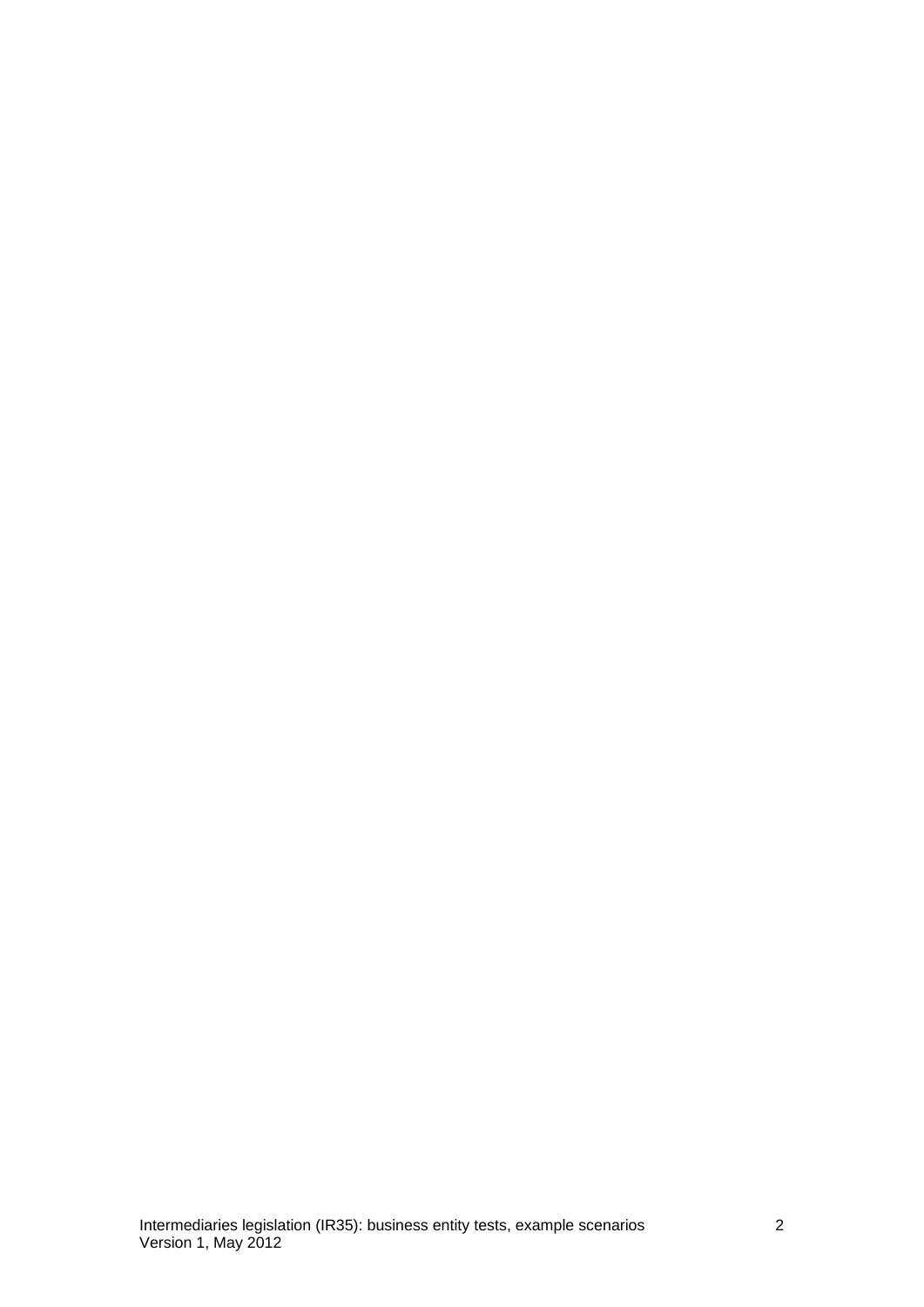# **Table of Contents**

| <b>Chapter</b> |                                                       | Page           |
|----------------|-------------------------------------------------------|----------------|
| 1              | Introduction                                          | 7              |
|                | What this guidance does                               | $\overline{7}$ |
|                | What this guidance does not do                        | 7              |
| $\overline{2}$ | Our approach to IR35                                  | 9              |
|                | Brief overview of IR35                                | 9              |
|                | Does IR35 apply to you?                               | 9              |
|                | We can help you with IR35                             | 9              |
|                | Our risk-based approach                               | 10             |
|                | IR35 applies, specifically, to individual engagements | 11             |
|                | The tests and scenarios are not set in stone          | 11             |
| 3              | What the risk bands mean                              | 13             |
|                | High or medium risk                                   | 13             |
|                | Low risk                                              | 14             |
| 4              | The business entity tests                             | 15             |
|                | The tests                                             | 15             |
|                | Test scores and risk bands                            | 15             |
|                | Evidence to support your answers                      | 16             |
|                | Taking the tests again                                | 16             |
|                | The Business Premises test                            | 17             |
|                | The PII test                                          | 17             |
|                | The Efficiency test                                   | 18             |
|                | The Assistance test                                   | 19             |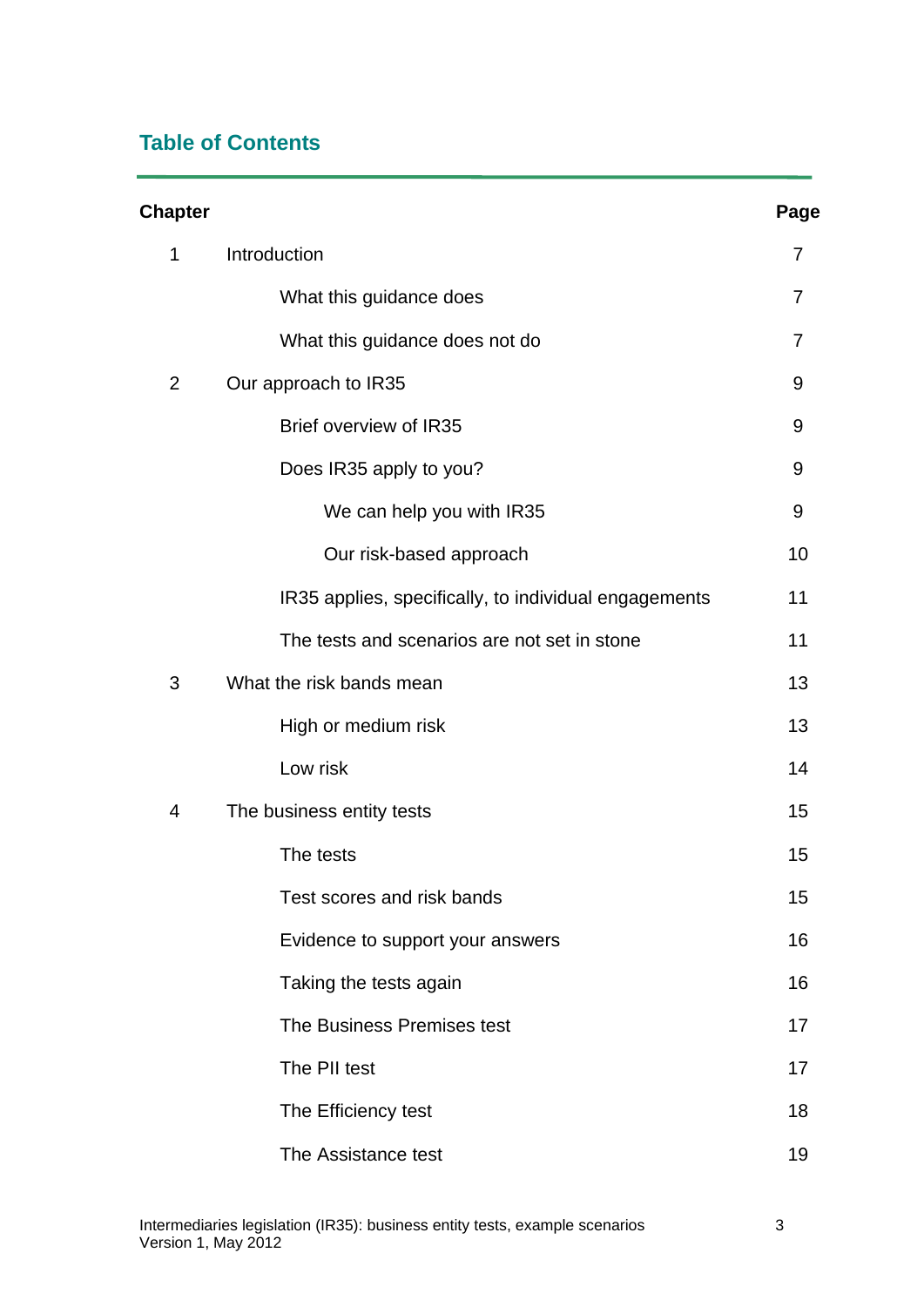| <b>Chapter</b> |                                                    | Page |
|----------------|----------------------------------------------------|------|
|                | The Advertising test                               | 19   |
|                | The Previous PAYE test                             | 20   |
|                | The Business Plan test                             | 20   |
|                | The Repair At Own Expense test                     | 21   |
|                | The Client Risk test                               | 21   |
|                | The Billing test                                   | 22   |
|                | The Right of Substitution test                     | 22   |
|                | The Actual Substitution test                       | 23   |
| 5              | The example scenarios                              | 25   |
| 6              | 'Emma' - outside IR35                              | 27   |
|                | 'Emma' – the facts                                 | 28   |
|                | 'Emma' – reasons why IR35 does not apply           | 30   |
| $\overline{7}$ | 'Juanita' - borderline                             | 31   |
|                | 'Juanita' - the facts                              | 32   |
|                | 'Juanita' – reasons why the scenario is borderline | 33   |
| 8              | 'Hamish' - outside IR35                            | 35   |
|                | 'Hamish' – the facts                               | 35   |
|                | 'Hamish' – reasons why IR35 does not apply         | 36   |
| 9              | 'Barbara' - within IR35                            | 37   |
|                | 'Barbara' – the facts                              | 37   |
|                | 'Barbara' – reasons why IR35 applies               | 38   |
| 10             | 'Costas' – outside IR35 at first, then within IR35 | 39   |
|                | 'Costas' – the facts                               | 40   |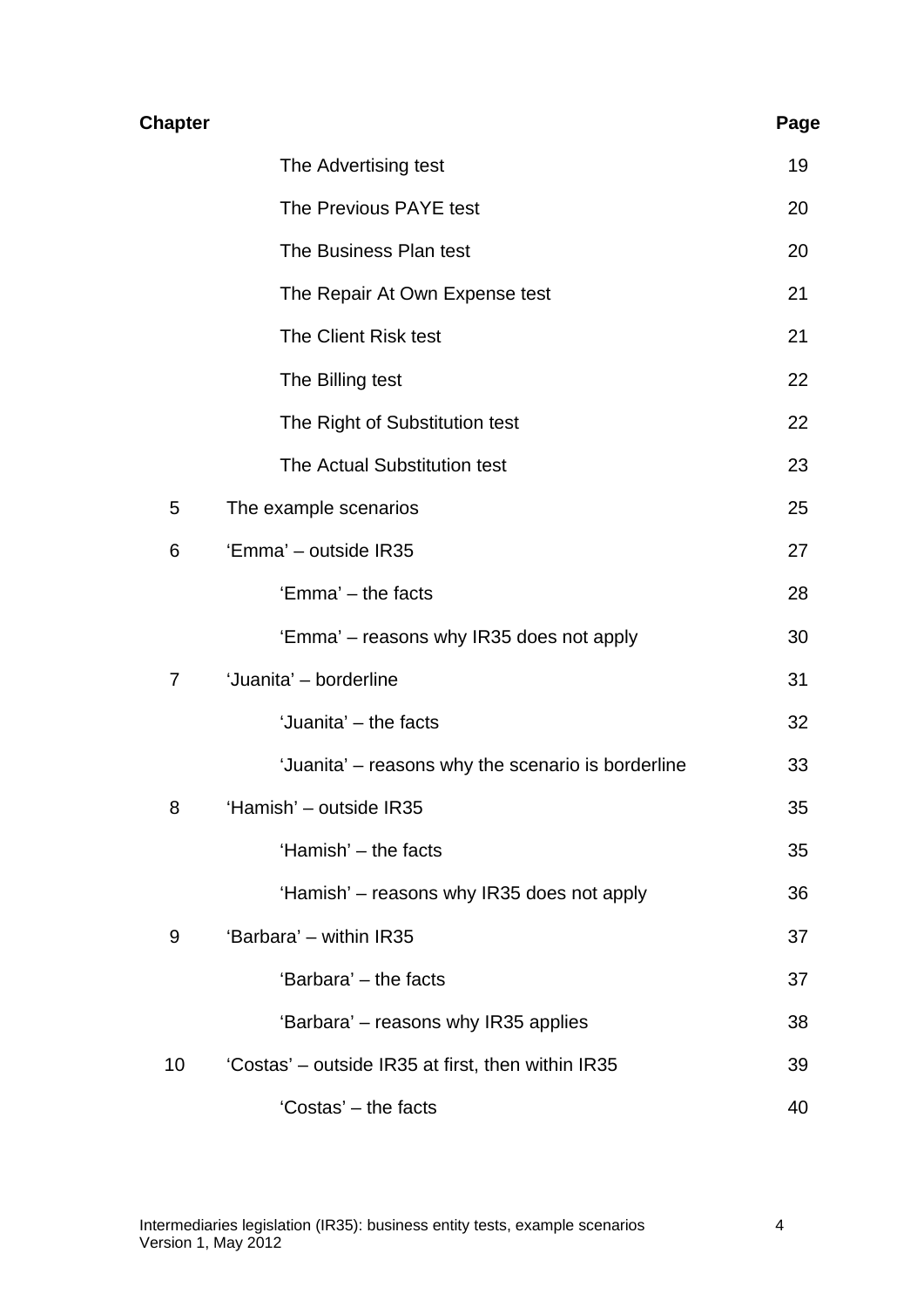| <b>Chapter</b> |                                                                                     | Page |
|----------------|-------------------------------------------------------------------------------------|------|
|                | 'Costas' – reasons why Costas was outside IR35 at first<br>but within IR35 later on | 41   |
| 11             | 'Praveen' – main contract within IR35                                               | 43   |
|                | 'Praveen' – the facts                                                               | 43   |
|                | 'Praveen' – reasons why main contract is within IR35                                | 44   |
|                | Glossary                                                                            | 45   |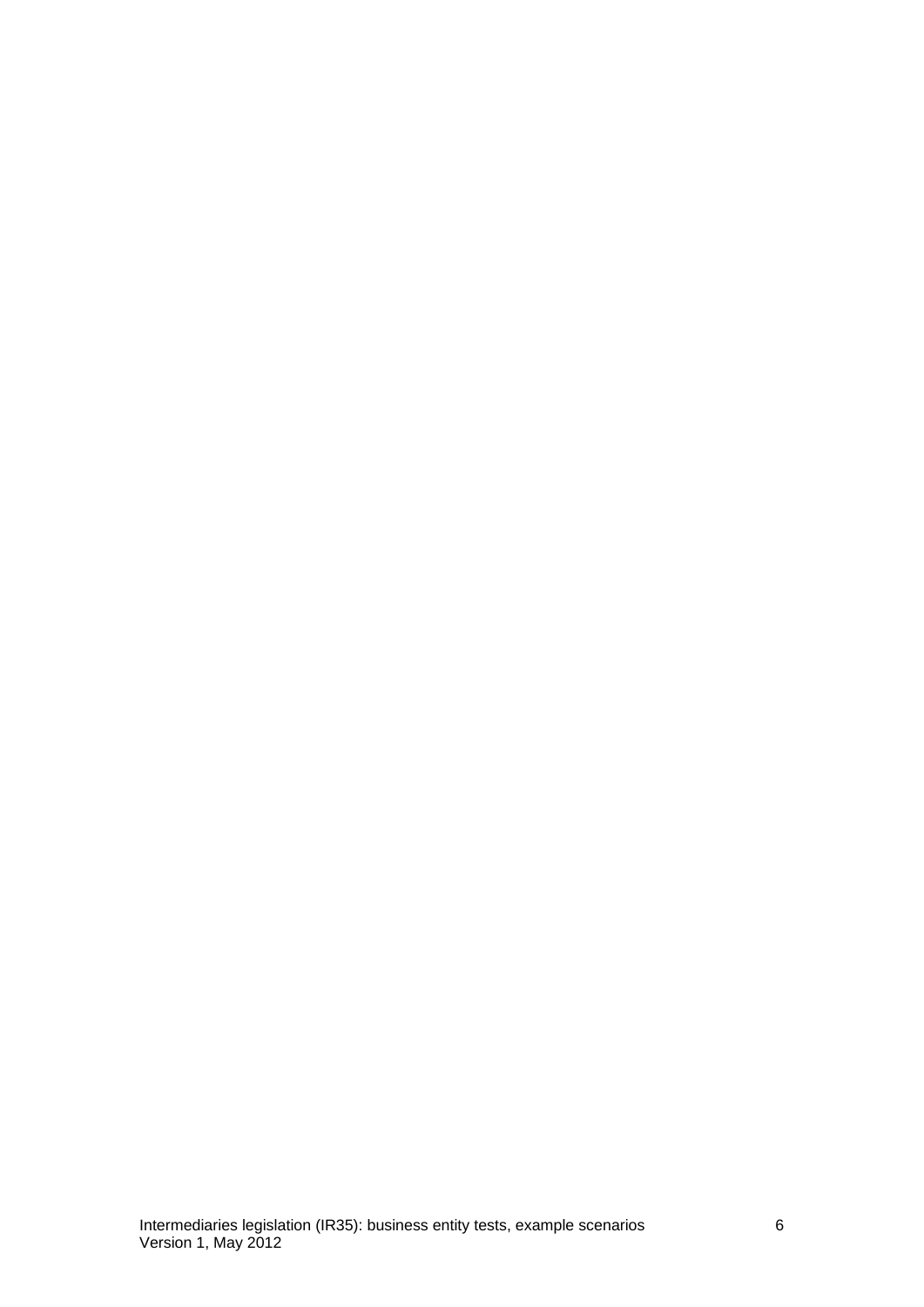# **Chapter 1: Introduction**

### **What this guidance does**

This guidance tells you about our risk-based approach to checking customers' compliance with the intermediaries legislation commonly known as 'IR35'.

It tells you how to work out which risk band you are in. And it tells you what the risk bands mean you have to do.

It gives you example scenarios to illustrate when and why IR35 will apply to an engagement and when and why it will not.

There is a glossary of IR35 terms at the end.

### **What this guidance does not do**

This guidance is not a comprehensive guide to IR35.

It does, however, tell you where you can find out more about IR35. And it tells you how to obtain help from us with IR35.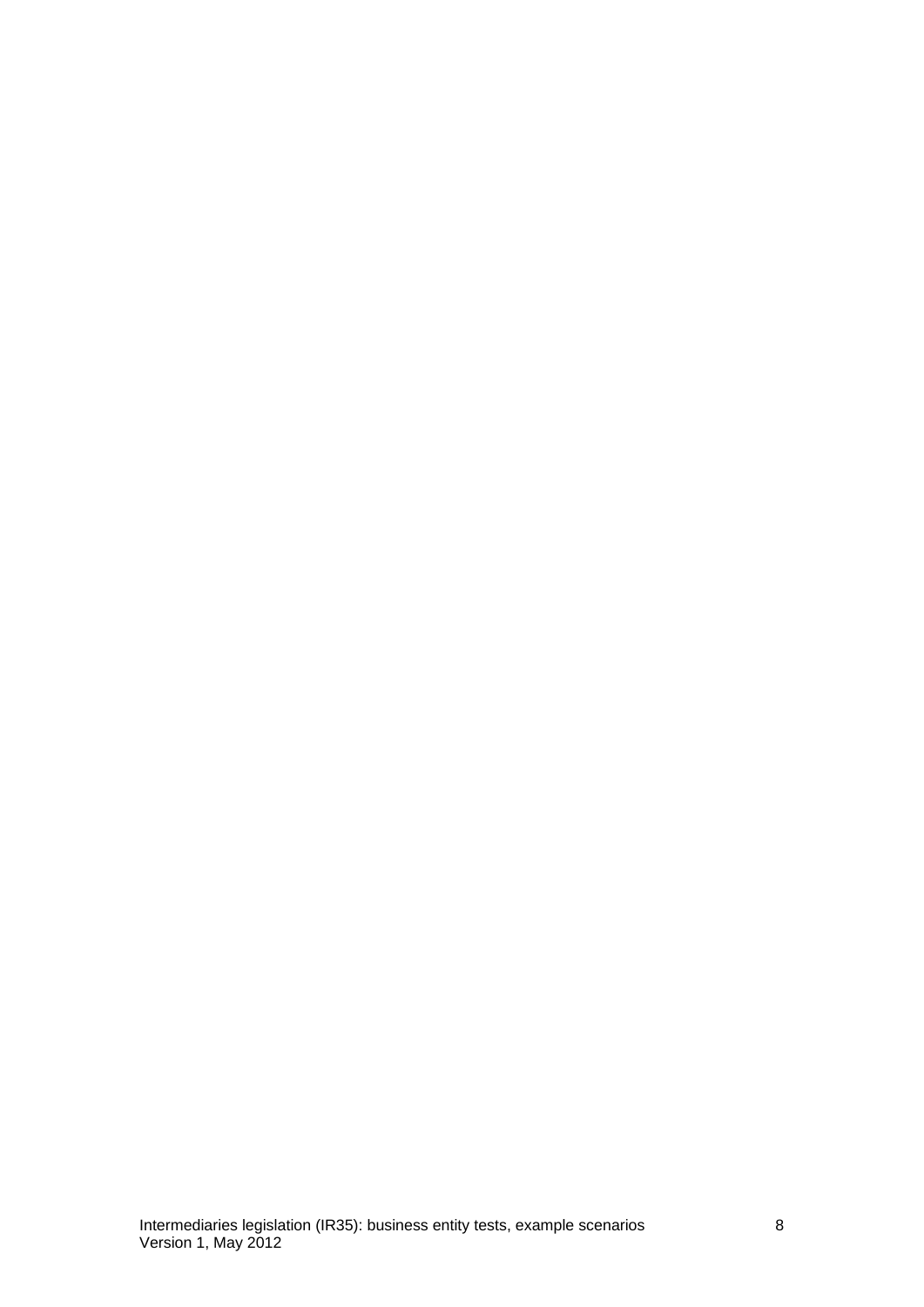## **Chapter 2: Our approach to IR35**

#### **Brief overview of IR35**

Do you provide your own services without being paid as an employee? If so, do you use a limited company or a partnership as an intermediary to provide services to clients?

If you do, then the intermediaries legislation – commonly known as 'IR35' – may apply to you. IR35 is tax and National Insurance contributions (NIC) legislation which prevents people who use intermediaries from being better off than they would have been if their end clients had employed them directly.

If you use an intermediary, but work for an end client on terms which would have made you an employee if the end client had engaged you directly, then IR35 will apply. If IR35 applies, it affects the amount of income tax under Pay As You Earn (PAYE) and NIC your intermediary will have to account for.

IR35 can apply in any business sector. And it makes no difference whether the end client is carrying on a business.

You can find out more detail about IR35 [on our website.](http://www.hmrc.gov.uk/ir35/index.htm)

#### **Does IR35 apply to you?**

#### *We can help you with IR35*

As a small business, you need to have certainty about IR35. You need to know whether IR35 applies to you.

If you would like advice, you can phone our confidential IR35 helpline on **0845 303 3535**.

As well as answering one-off queries, the IR35 helpline provides a review service.

The helpline and review service are staffed by HMRC specialists in IR35. Both are independent of our compliance teams – if you ask them about IR35, they will not pass on what you tell them to other people in HMRC.

The specialists can review a contract for you if you want certainty about your position. If you decide to use the contract review service, and we conclude that your contract is outside IR35, we will give you a certificate with a unique number. This certificate will be valid for three years.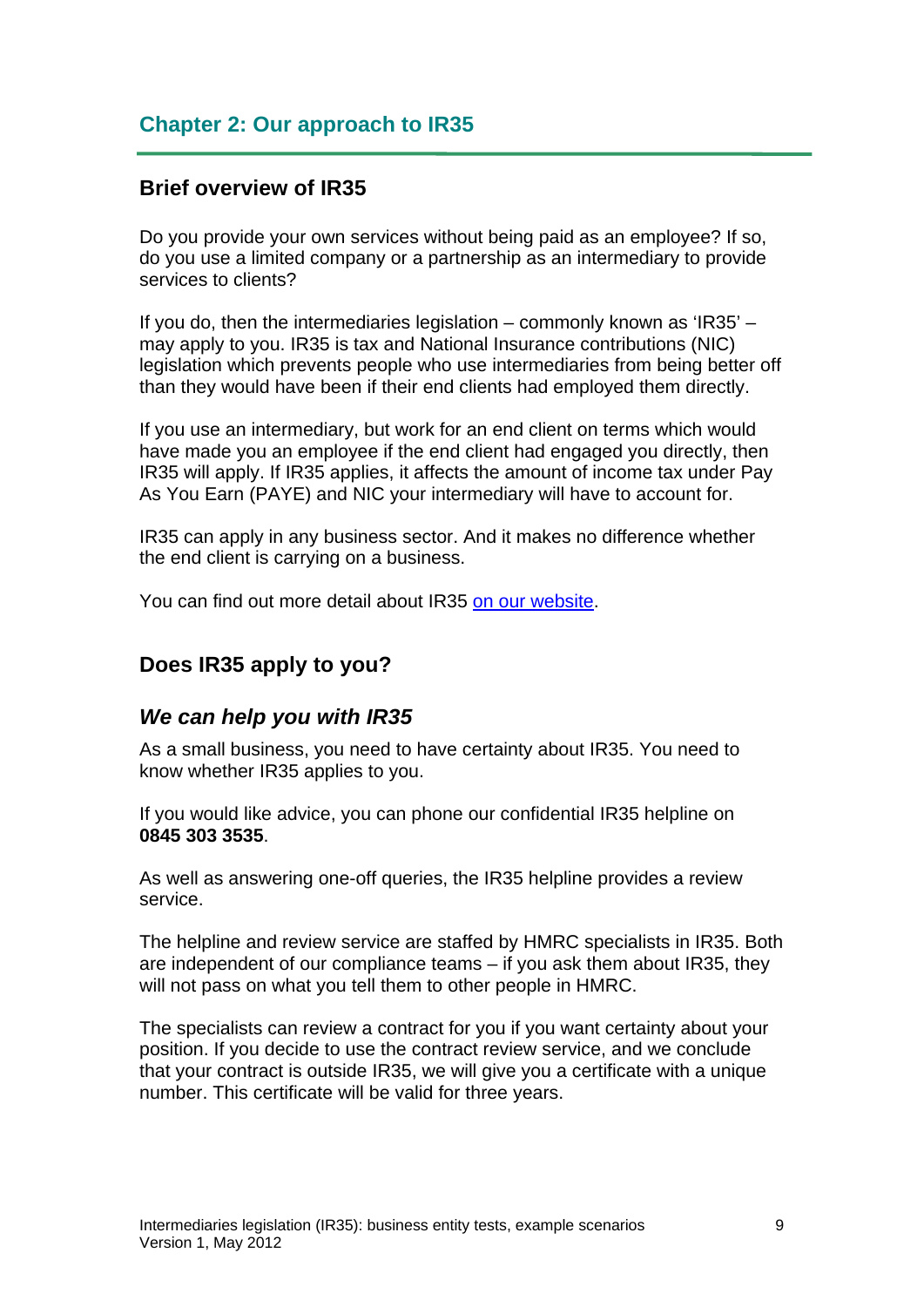If, later on, we open an IR35 review, you can give us this number. We will then suspend our IR35 review while we consider all the information. We will close our IR35 review if:

- the contract we reviewed is typical of your engagement terms and conditions
- the information provided is accurate.

You can find out more about the review service (including its full contact details) [on our website.](http://www.hmrc.gov.uk/ir35/faq_qanda/general_q14.htm)

## *Our risk-based approach*

We will consider how likely it is that we need to check whether IR35 applies to you. To gauge how likely it is that we need to check whether IR35 applies to you, we will look at how your business works.

We will use three risk bands:

- low risk
- medium risk
- high risk.

'Low risk' means that there is a low risk that we will check whether IR35 applies to you.

'Medium risk' means there is a medium risk that we will check whether IR35 applies to you. There are some pointers that IR35 applies, but there are some pointers that it does not.

'High risk' means that you are more likely to have an IR35 review than those in the 'medium risk' band. There are likely to be several pointers that IR35 applies to you.

These risk bands are bands on a spectrum, not pigeonholes.

If we think that IR35 may apply to you, we will write to you and ask you whether you have thought about IR35.

If you tell us that you think you are outside IR35, we will ask you for evidence.

The IR35 Forum has helped us to draw up a set of 'business entity' tests. These tests will help you to work out which risk band you are in. You will find them in Chapter 4.

If you prove to our satisfaction that you are outside IR35 or in the 'low risk' band, then we will close our IR35 review. And we will undertake not to check again whether IR35 applies to you for the next three years, provided that:

- the information you have given us is accurate
- your circumstances and, in particular, your working arrangements do not change in that time.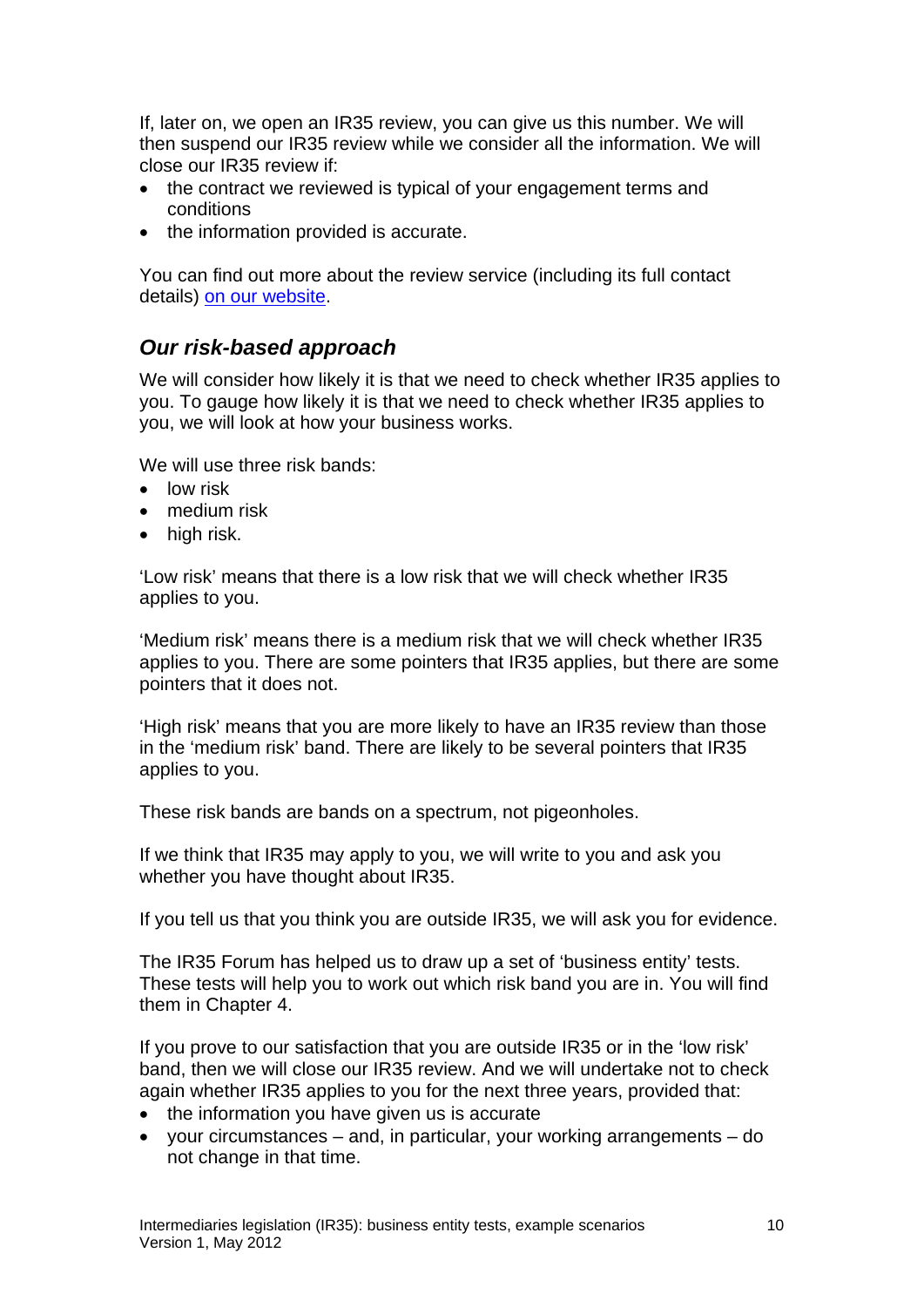If you do not prove to our satisfaction that you are outside IR35 or in the 'low risk' band, we will continue our IR35 review and seek further evidence so that we can make a judgement on whether IR35 applies to you.

## **IR35 applies, specifically, to individual engagements**

The business entity tests and the risk bands will help you work out the risk that we will check whether IR35 applies to you. But they will not tell you for sure whether IR35 applies to you. There are two reasons for this.

First, every case depends on its own facts. Just because you are in the 'medium risk' band or the 'low risk' band, that does not automatically mean that you are outside IR35. And, just because you are in the 'high risk' band or 'medium risk' band, that does not automatically mean that you are within IR35. We explain in Chapter 3 what the risk bands mean you need to do.

Second, the business entity tests look at how your business works overall in order to gauge the risk that we will check whether IR35 applies to you. But, for the purposes of calculating PAYE and NIC under IR35, you need to consider each engagement separately.

- Some businesses have all their engagements outside IR35.
- Some businesses have all their engagements within IR35.
- Some businesses have not only engagements outside IR35 but also engagements within IR35.
- Some businesses have engagements which start outside IR35 but, because the working arrangements change, later on come within it.
- Some businesses have engagements which start within IR35 but, because the working arrangements change, later on come outside it.

The IR35 Forum has also helped us to develop some example scenarios to illustrate when and why IR35 will apply to an engagement and when and why it will not. See Chapters 5 to 11.

# **The tests and scenarios are not set in stone**

We are piloting these tests and scenarios. We want them to remain relevant and helpful. So, we may update them in response to feedback and business changes.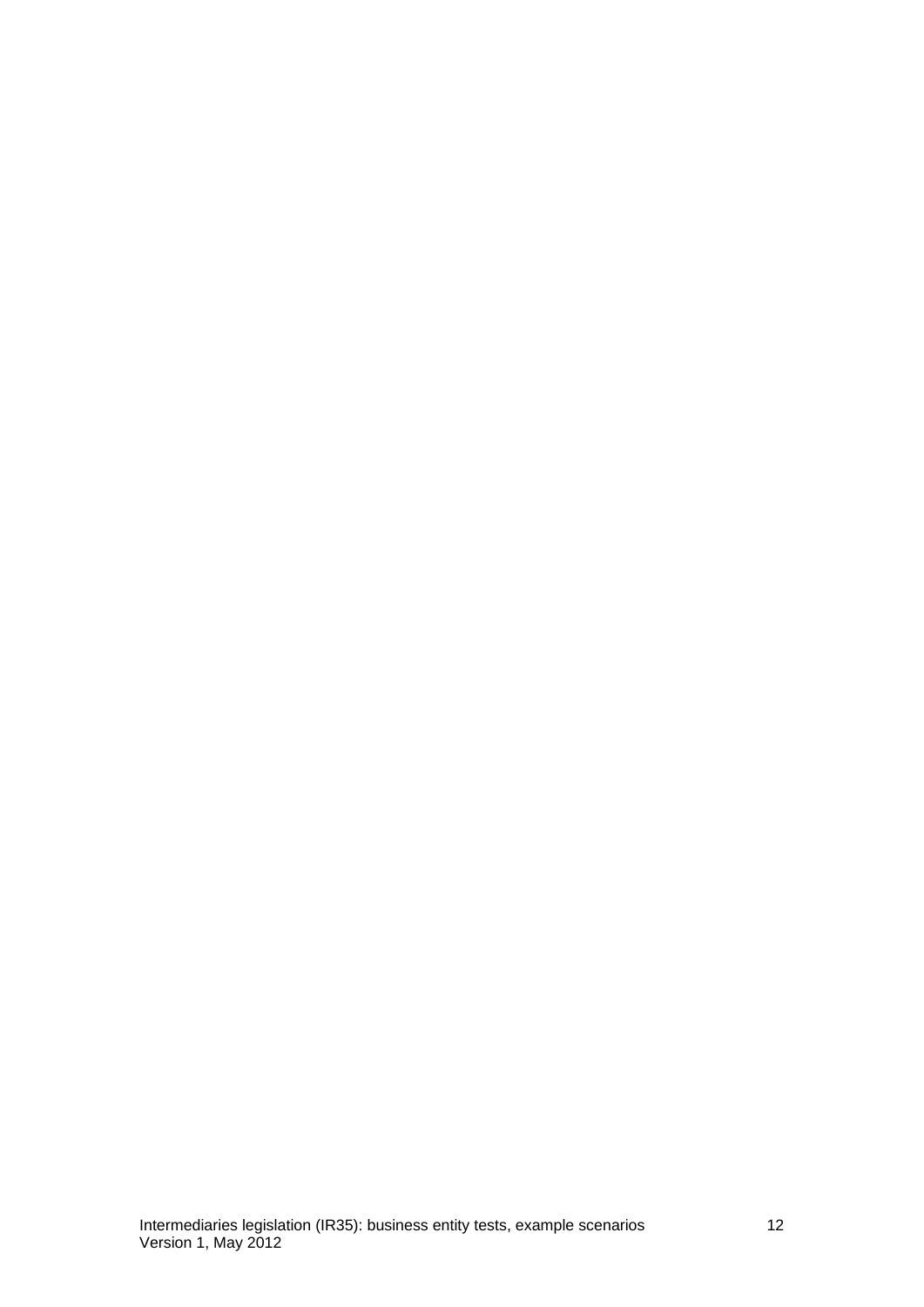## **Chapter 3: What the risk bands mean**

We will use the risk bands to gauge how likely it is that we need to check whether IR35 applies to you.

You can use the business entity tests in Chapter 4 to work out which risk band you are in.

This Chapter explains what the risk bands mean you have to do.

# **High or medium risk**

If you are in either the 'high risk' band or the 'medium risk' band, there is a risk that we will check whether IR35 applies to you. And this risk is not low.

So you need to decide whether IR35 applies to any of your engagements – especially if you are in the 'high risk' band. We can help you here: see Chapter 2 under *Does IR35 apply to you? – We can help you with IR35*.

Suppose IR35 applies to you. Then IR35 may treat your intermediary as if it had made a payment triggering PAYE and NIC – that is, your intermediary may have to account for **actual** PAYE and NIC on a **deemed** payment.

Your intermediary can reduce this deemed payment if it pays employment income under PAYE and NIC before the end of the tax year (5 April). If it accounts for enough PAYE and NIC under the normal rules, it will reduce the deemed payment to nil.

If the deemed payment is not reduced to nil, then your intermediary will have to account for actual PAYE and NIC on a deemed payment.

So, if you want to reduce the deemed payment to nil, you need to work out how much employment income your intermediary needs to pay under the normal PAYE and NIC rules.

This means you need to know:

- the IR35 income for the tax year
- the allowable deductions for IR35 purposes.

For IR35 purposes, you work out the income on a cash received basis and the allowable deductions on a cash paid basis – not an accruals basis.

And employment income paid under PAYE and NIC will only reduce the deemed payment if it is paid **before the end of the tax year**. So, you need to arrange this before it is too late.

Our 'Employment Status Manual' explains in detail how to work out the deemed payment in **[ESM3140](http://www.hmrc.gov.uk/manuals/esmmanual/ESM3140.htm)** onwards.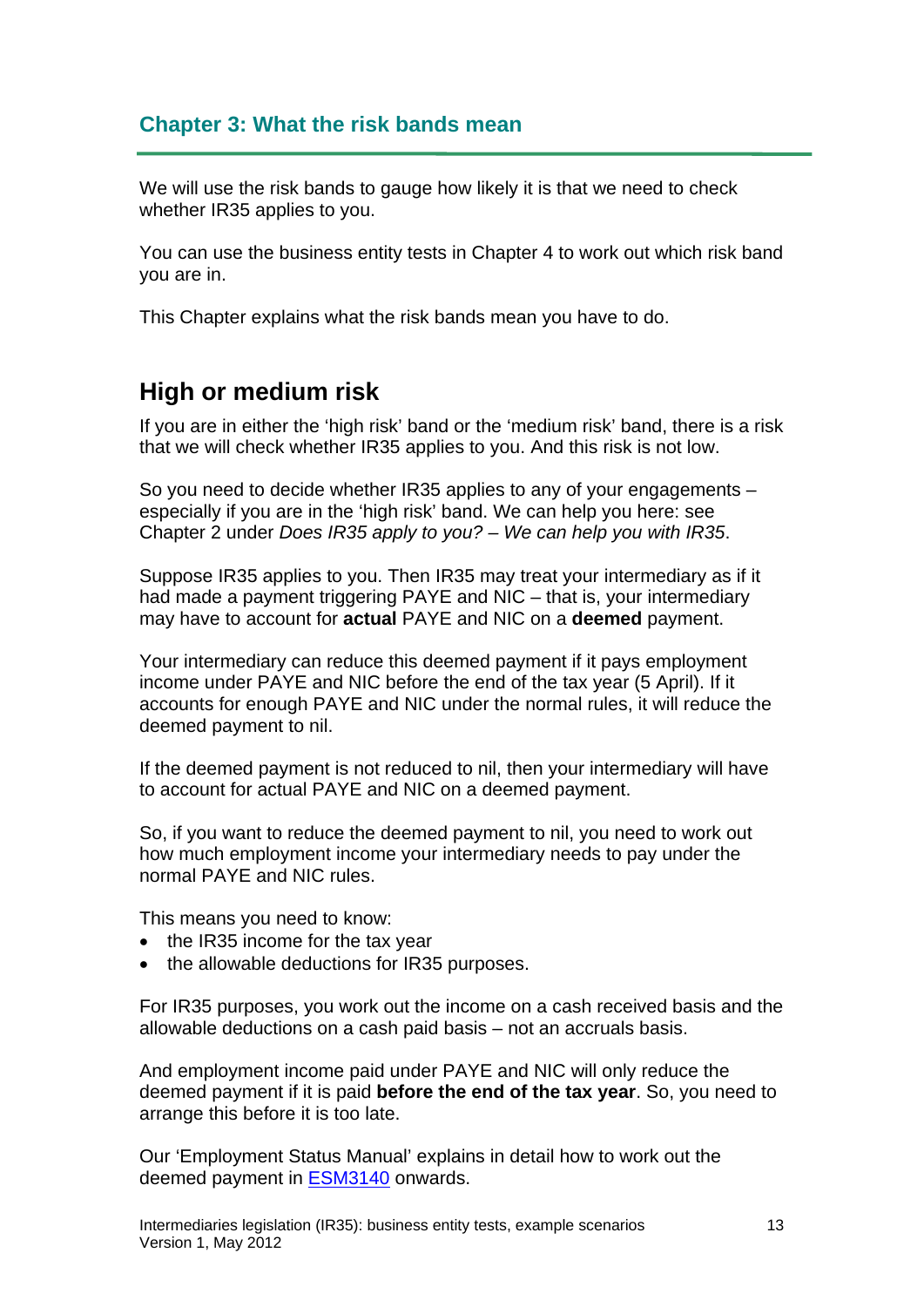If we check whether IR35 applies to you, and you have decided that it does not, you will have to tell us why you think it does not.

# **Low risk**

If you have taken the 'business entity' tests, and you are in the 'low risk' band, you need to keep evidence to support your answers.

If we check whether IR35 applies to you, please show us your evidence that you are in the 'low risk' band.

If your evidence proves to our satisfaction that IR35 does not apply to you or that you are in the 'low risk' band, we will close our IR35 review. And we will undertake not to check again whether IR35 applies to you for the next three years, provided that:

- the information you have given us is accurate
- your circumstances and, in particular, your working arrangements do not change in that time.

The business entity tests look at how your business works overall. But, for the purposes of calculating PAYE and NIC under IR35, you need to consider each engagement separately.

So, if you are in the 'low risk' band, you must still keep an eye on your engagements.

If you are in the 'low risk' band, you may happen to enter into an engagement which is within IR35. If so, your intermediary must apply the IR35 rules to the income from that engagement. See under 'High or medium risk' on page 7. Such cases are likely to be rare.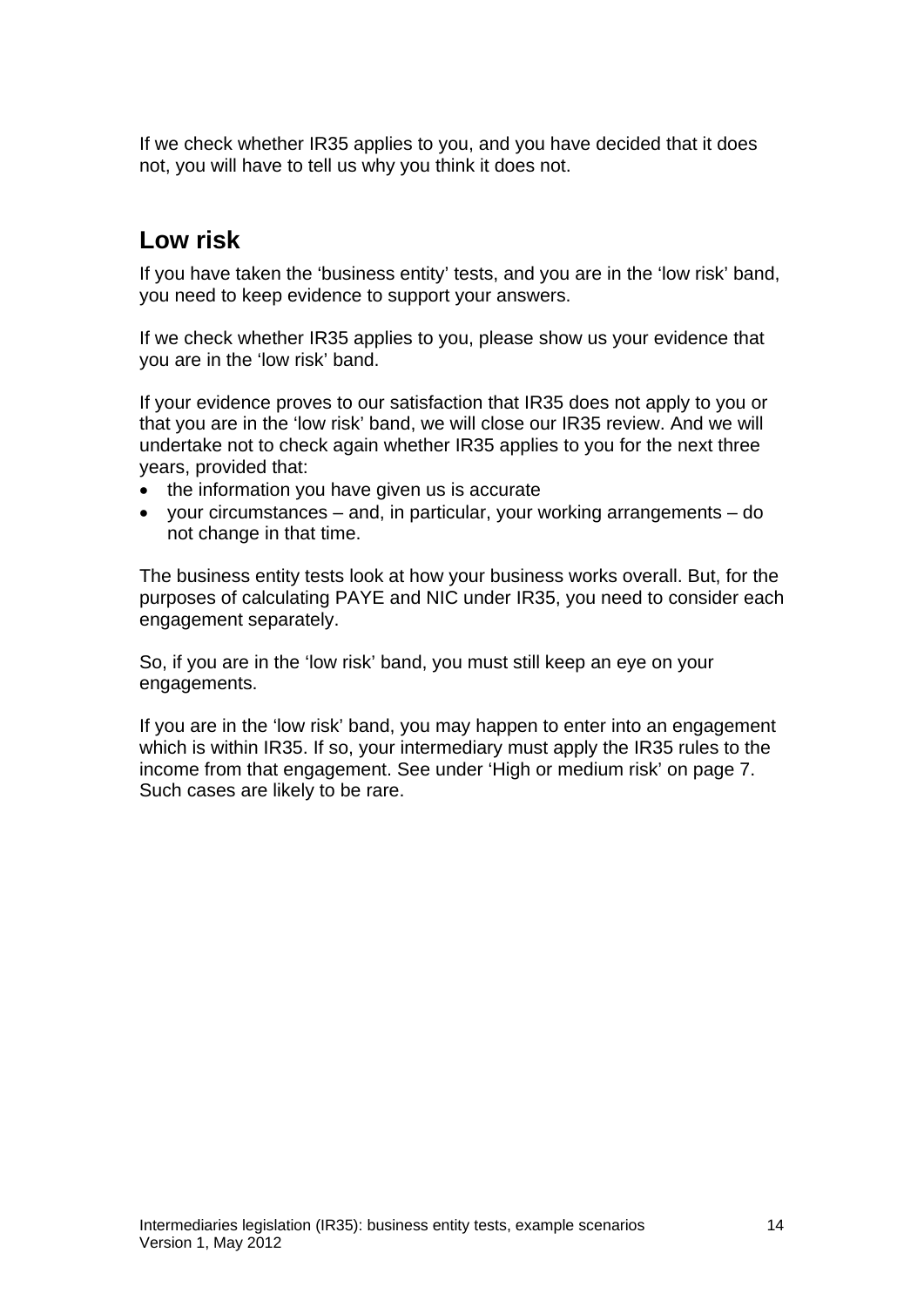## **Chapter 4: The business entity tests**

#### **The tests**

We have drawn up the business entity tests to help you find out which risk band you are in.

The tests are completely voluntary – we will not make you take them. If you do take them, you do not have to tell us which risk band you are in.

The business entity tests need to build up a good picture of how your business works and, in particular, how you provide your services.

There are twelve of them.

- Business premises
- $\bullet$  PII
- Efficiency
- Assistance
- Advertising
- Previous PAYE
- Business plan
- Repair at own expense
- Client risk
- Billing
- Right of substitution
- Actual substitution

Each test asks at least one question. A Yes answer scores points. Different tests give different scores. You add up the points at the end.

The business entity tests look at a business as a whole to gauge how likely it is that the business has entered into an engagement to which IR35 applies. But they do not focus on individual engagements. Therefore, the example scenarios in Chapters 5 to 11 have no bearing on the business entity tests.

#### **Test scores and risk bands**

This table tells you which risk band you are in.

#### **Total score from the tests Band Risk band**

Less than 10 High risk 10 to 20 Medium risk More than 20 Low risk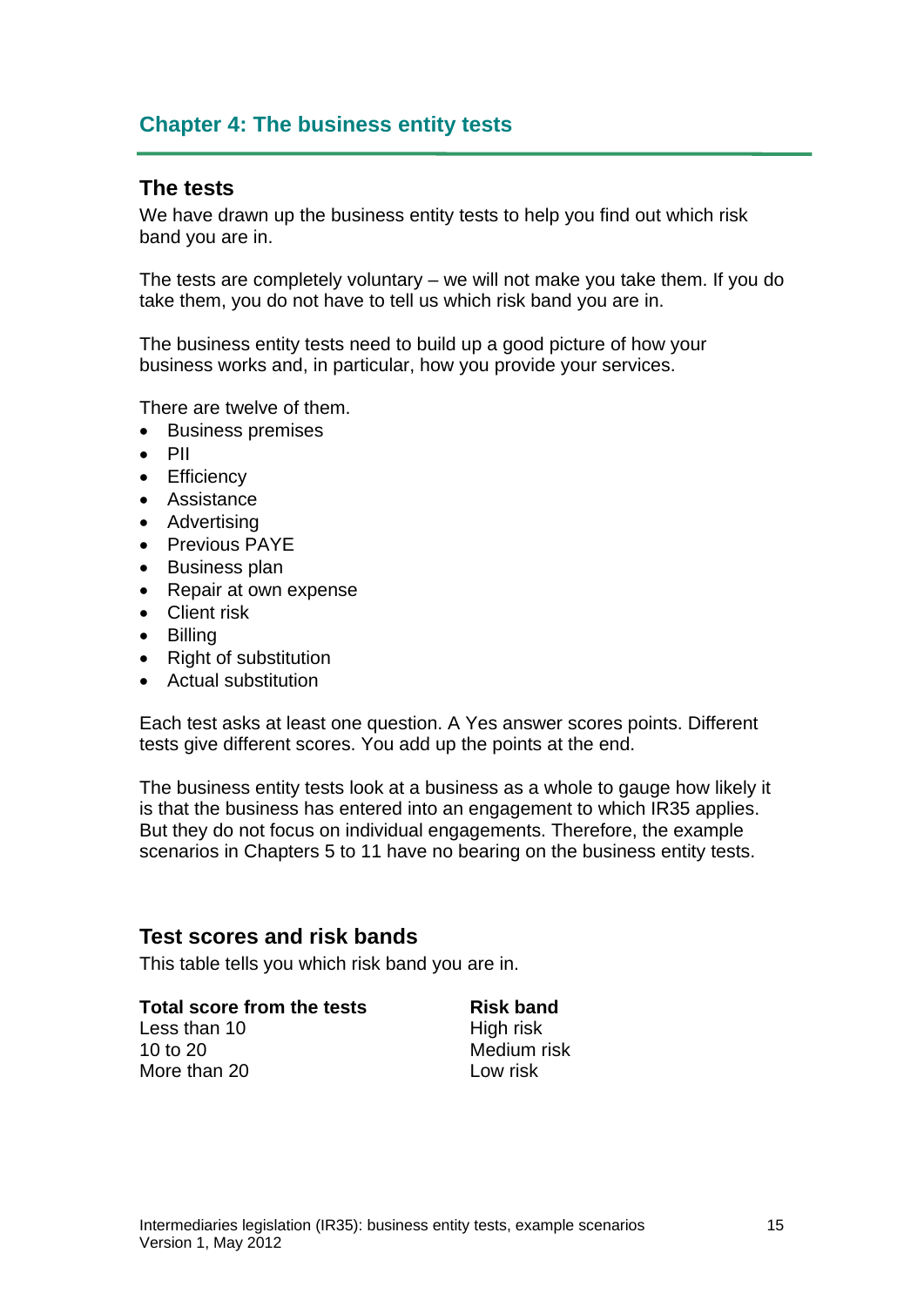#### **Evidence to support your answers**

You will be able to answer the test questions from your knowledge of your own business.

If you find that you are in the 'low risk' band, you need to gather and retain enough relevant and reliable evidence about your business as a whole to prove to our satisfaction that you are in the 'low risk' band.

You need to do this when you take the tests. You may find it harder to gather the evidence when some time has passed.

We will not open an IR35 review until after the tax year has ended. You can take the tests looking back over a period if you wish. But, if you do not take the tests for a tax year until – some time afterwards – we open an IR35 review into that year, you may find it harder to gather the evidence to support your answers.

What counts as enough relevant and reliable evidence will of course depend on the facts of the case.

With each test, we have given examples of the kind of evidence you could use to show that you have passed it.

But these are examples, not requirements. We will be willing to accept other evidence if it is satisfactory.

### **Taking the tests again**

Suppose your circumstances change, with the result that you may have moved **out of** the 'low risk' band.

Then you need to take the business entity tests again and, if necessary, gather and retain new evidence.

Otherwise, you may find it harder to prove to our satisfaction that you are still in the 'low risk' band.

Or suppose your circumstances change, with the result that you may have moved **into** the 'low risk' band.

Then you need to take the business entity tests again and, if necessary, gather and retain new evidence.

Otherwise, you may be in the 'low risk' band without knowing it or being able to prove it.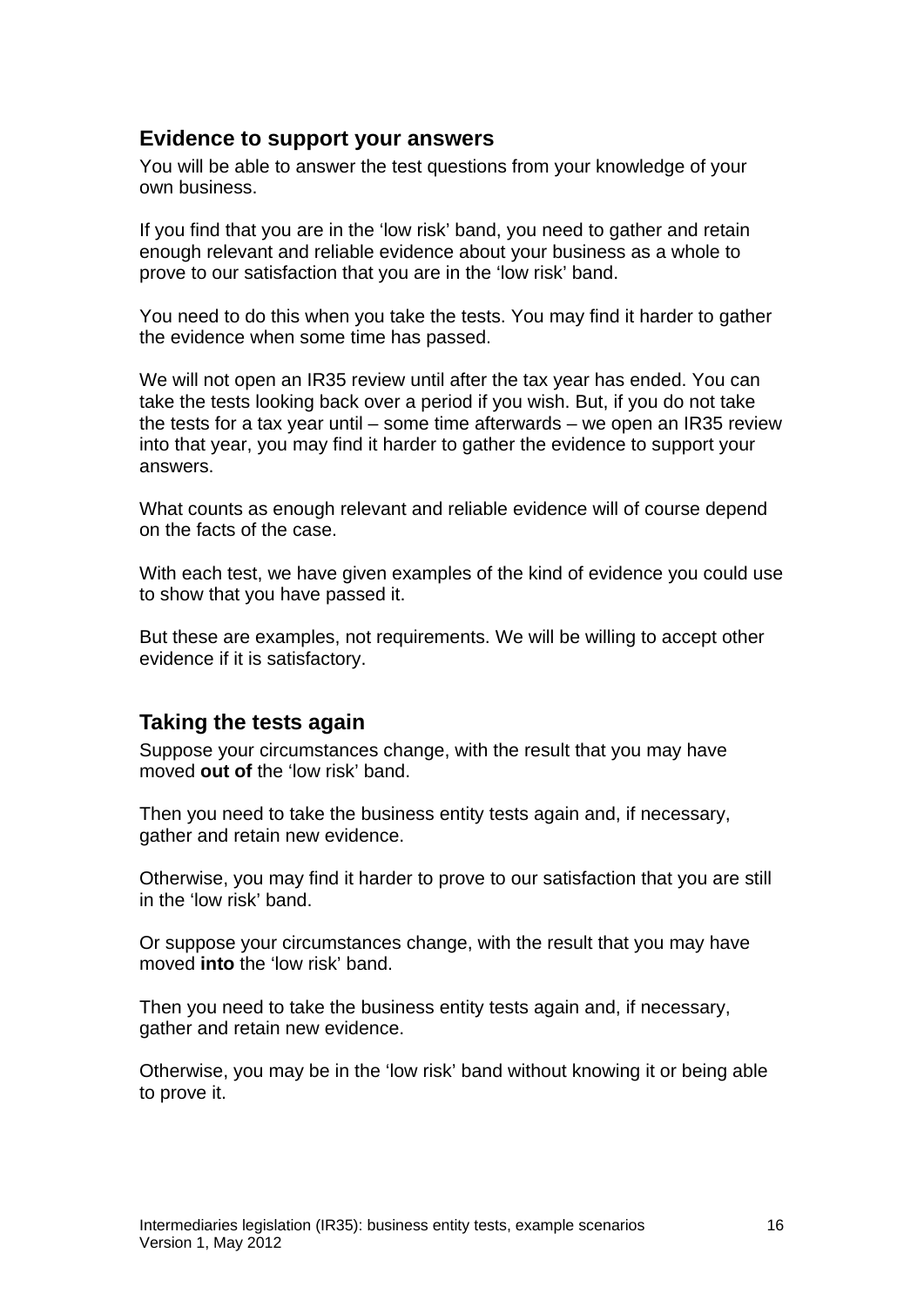# **The Business Premises test**

### *Test*

Does your business own or rent business premises which are separate both from your home and from the end client's premises?

For the purposes of this test, it makes no difference which of you owns or rents the business premises – you yourself or your intermediary.

# *Evidence*

- Address of business premises
- Lease or contract for business premises
- Utility bills for business premises
- Home address
- Client's address

## *Score*

Score **10** points if your answer is Yes.

# **The PII test**

### *Test*

Do you need professional indemnity insurance?

### *Evidence*

- PII policy document
- PII premium note
- Explanation why you need PII

### *Score*

Score **2** points if your answer is Yes.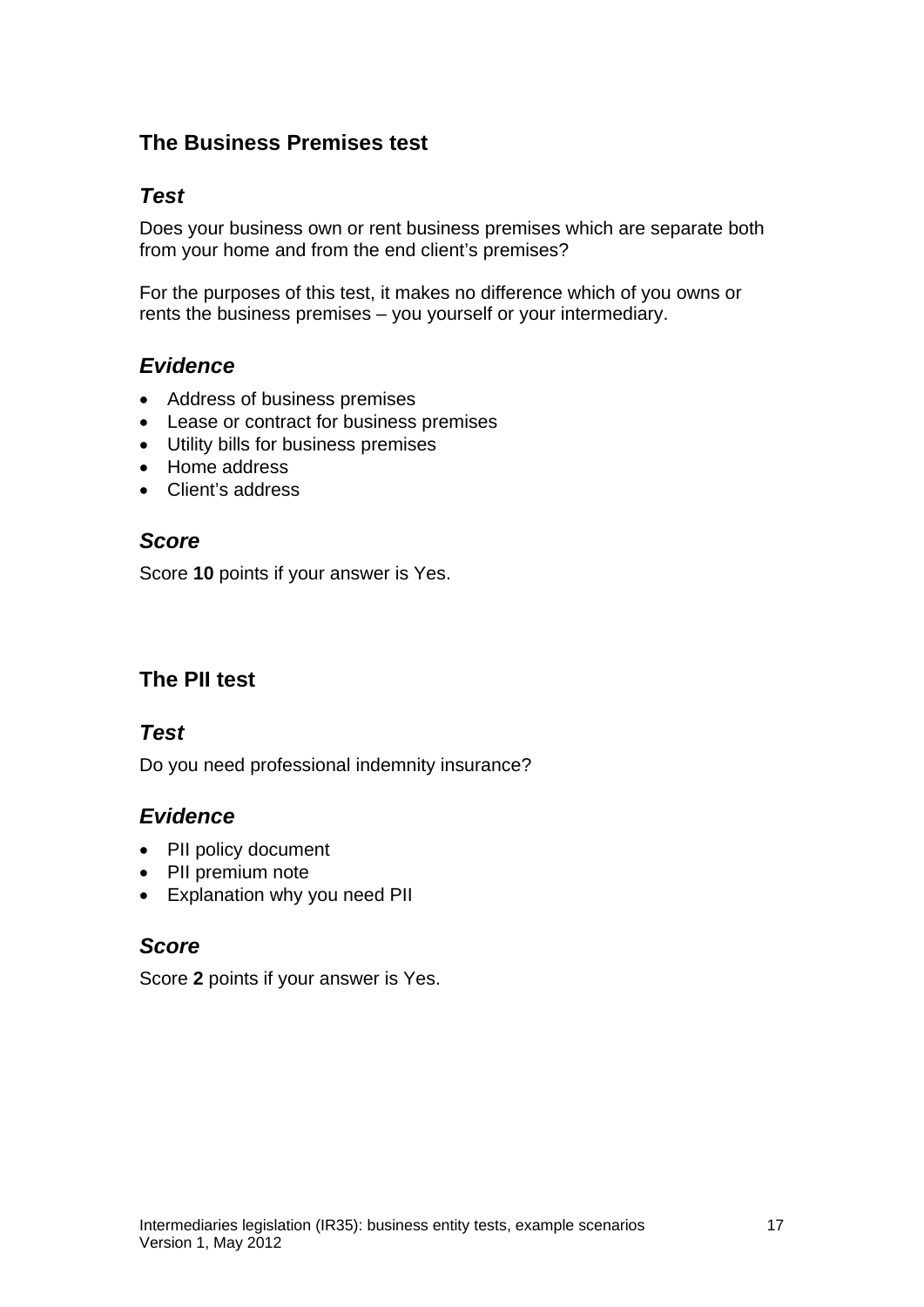# **The Efficiency test**

# *Test*

Has your business had the opportunity in the last 24 months to increase your business income by working more efficiently?

One way of doing this is finishing a fixed-price contract early.

Say you agreed with the end client that the work would take three months and the fee would be £10,000. And say you finished in two months and received the full £10,000 at that point. You would have freed up a month to take on new business. So the answer to this question would be Yes.

# *Evidence*

Clauses in the contract. Here are some examples.

- You receive a fixed payment on completion.
- You crystallise the profit when you make the supply of services to the end client.
- You can provide extra workers to complete the job more quickly.

Copies of:

- Costings for proposals
- Tenders submitted
- Letters from clients accepting offers.

These would show the proposal options and related costs that you submitted for clients to approve and accept.

# *Score*

Score **10** points if your answer is Yes.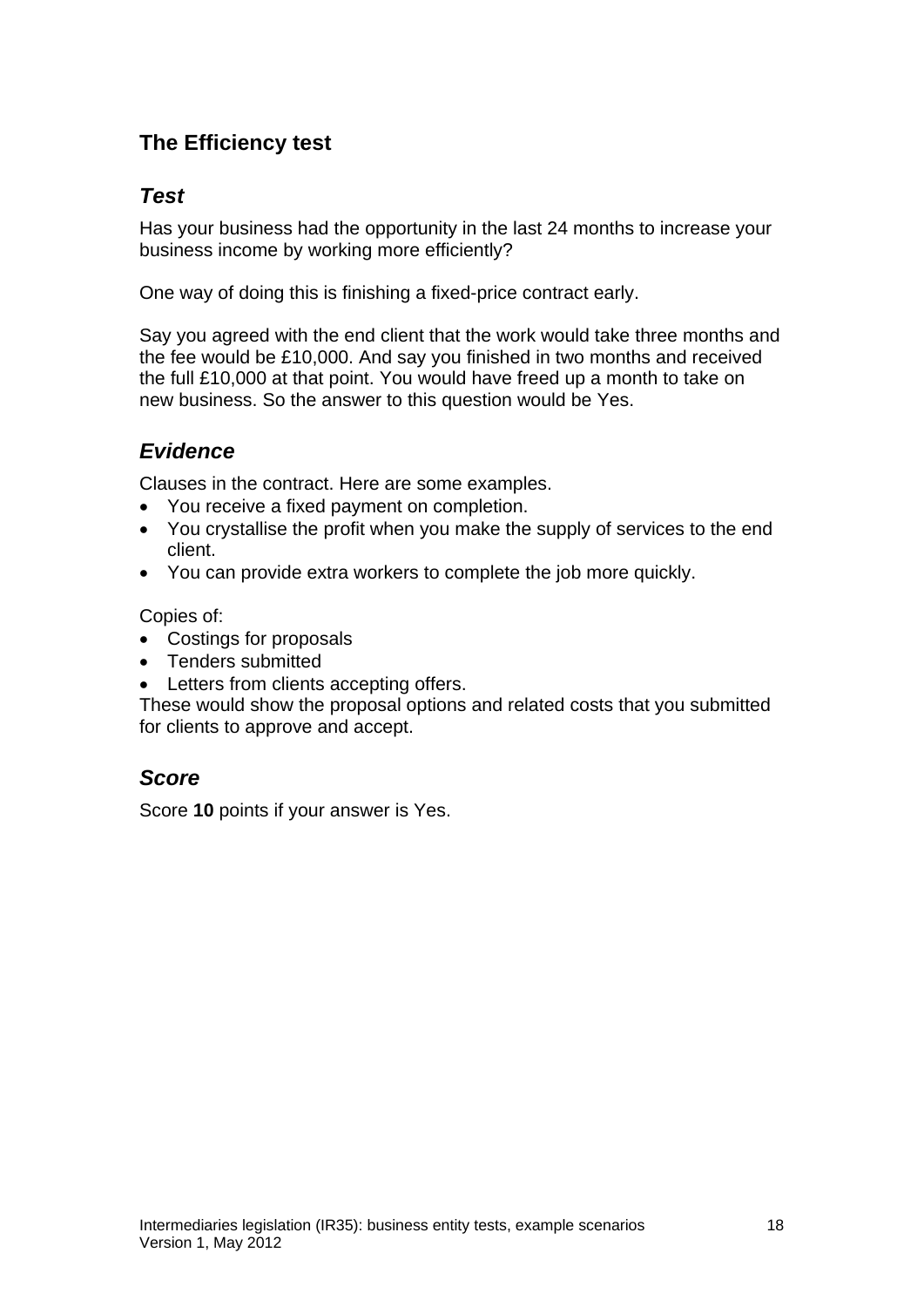# **The Assistance test**

## *Test*

Does your business engage any workers who bring in at least 25% of your yearly turnover?

If your intermediary is a company, these workers need to be people **other than** directors or shareholders of the company.

If your intermediary is a partnership, these workers need to be people **other than** partners in the partnership.

## *Evidence*

- Accounting records
- Details of tasks carried out
- Names and payment details of workers who carried them out

# *Score*

Score **35** points if your answer is Yes.

# **The Advertising test**

### *Test*

Has your business spent over £1,200 on advertising in the last 12 months?

Entertainment does not count as advertising.

# *Evidence*

- Copy of advertisement(s) placed
- Copy of invoice(s)

### *Score*

Score **2** points if your answer is Yes.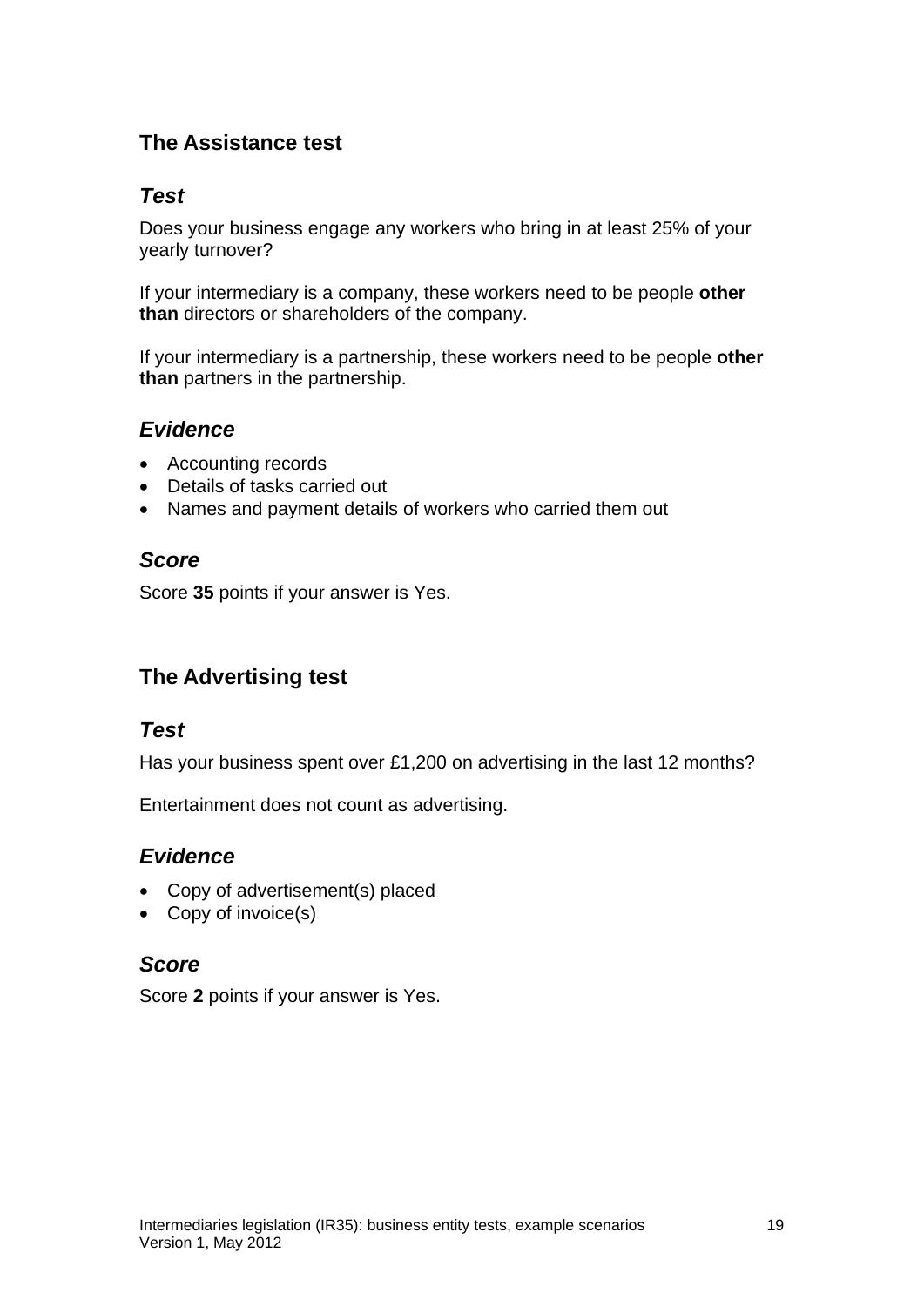# **The Previous PAYE test**

## *Test*

Has the current end client engaged you:

- on PAYE employment terms
- within the 12 months which ended on the last 31 March
- with no major changes to your working arrangements?

If you are doing the same work, the answer to this question is Yes.

Working at a different location does not count as a major change.

If you were working for a company that is connected to the current end client, that counts as working for the current end client. For example, if the two companies are part of the same group.

## *Evidence*

We will be able to check your employment history on our systems.

### *Score*

Score **Minus 15** points if your answer is Yes.

# **The Business Plan test**

#### *Test*

This test has two parts.

Does your business have a business plan with a cash flow forecast which you update regularly?

Does your business have a business bank account, identified as such by the bank, which is separate from your personal account?

### *Evidence*

- Copy of business plan
- Copies of updates
- Statements of business bank account

### *Score*

Score **1** point if your answer to **both** questions is Yes.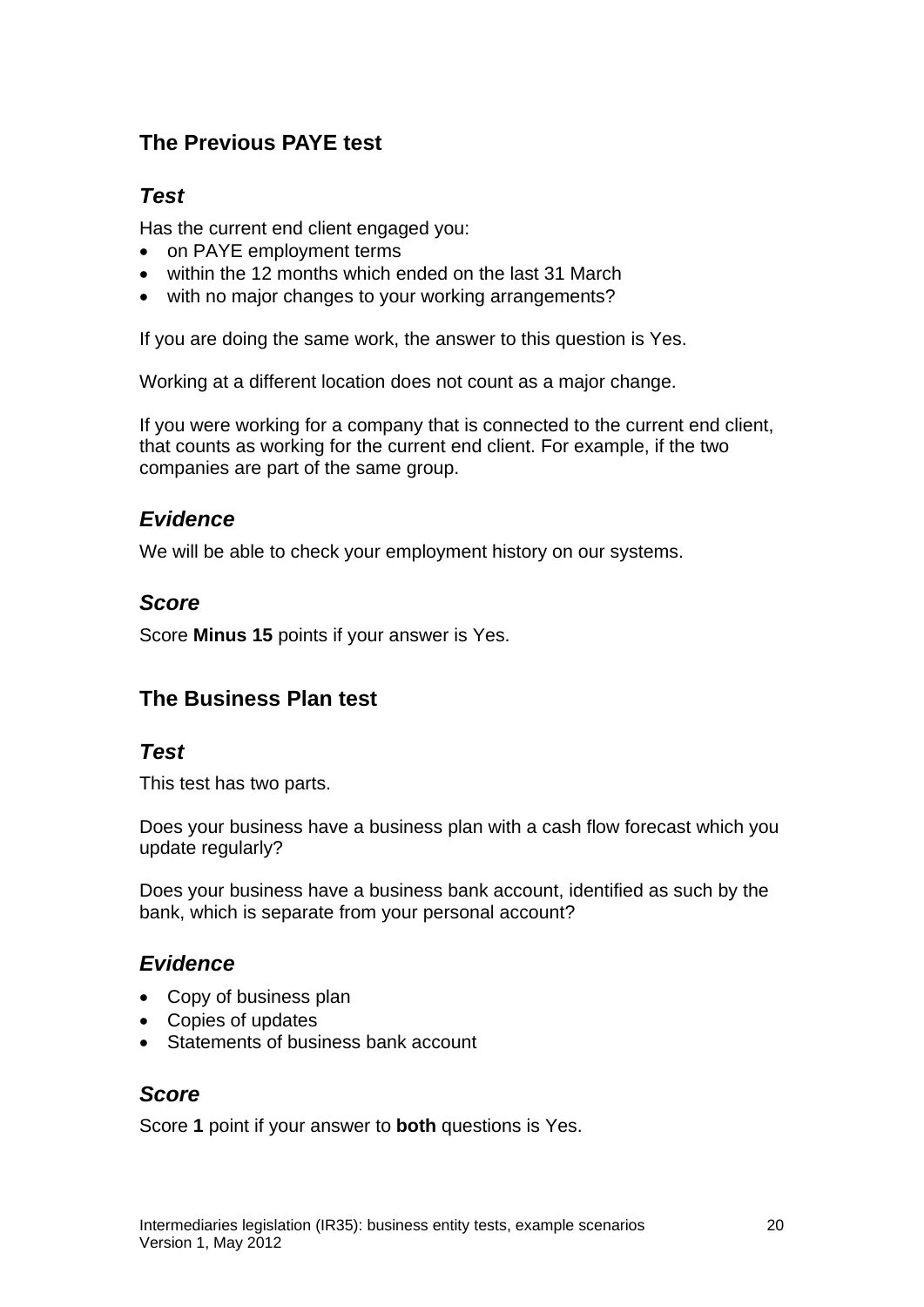# **The Repair At Own Expense test**

### *Test*

Would your business have to bear the cost of having to put right any mistakes?

### *Evidence*

- Clause in contract
- Details of what could go wrong
- Details of how you would put it right
- Details of the cost to your business of putting mistakes right

### *Score*

Score **4** points if your answer is Yes.

# **The Client Risk test**

### *Test*

Has your business been unable to recover payment:

- $\bullet$  for work done in the last 24 months
- more than 10% of yearly turnover?

# *Evidence*

- Accounting records showing write-offs
- Copies of letters and emails between intermediary and end client
- Copies of letters and emails about legal action for recovery

### *Score*

Score **10** points if your answer is Yes.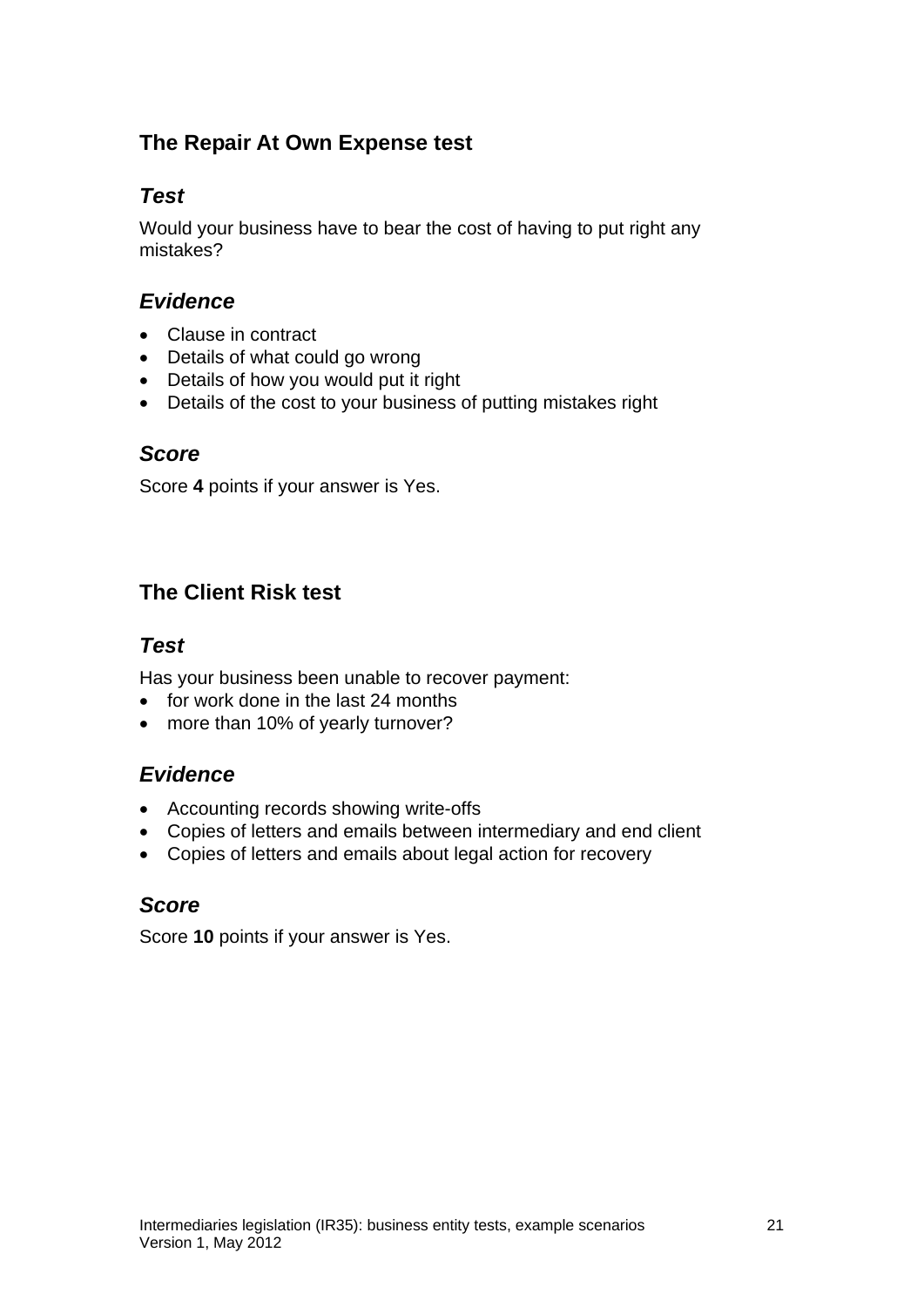# **The Billing test**

# *Test*

Do you invoice for work carried out before being paid and negotiate payment terms?

# *Evidence*

- Copies of invoices
- Copies of letters and emails about billing

## *Score*

Score **2** points if your answer is Yes.

# **The Right of Substitution test**

## *Test*

Does your business have the right to send a substitute?

# *Evidence*

- Clause in contract
- Details of who would supply the substitute
- Details of who would be responsible for the substitute's performance
- Details of who would pay the substitute
- Details of what level of veto the end client has

# *Score*

Score **2** points if your answer is Yes.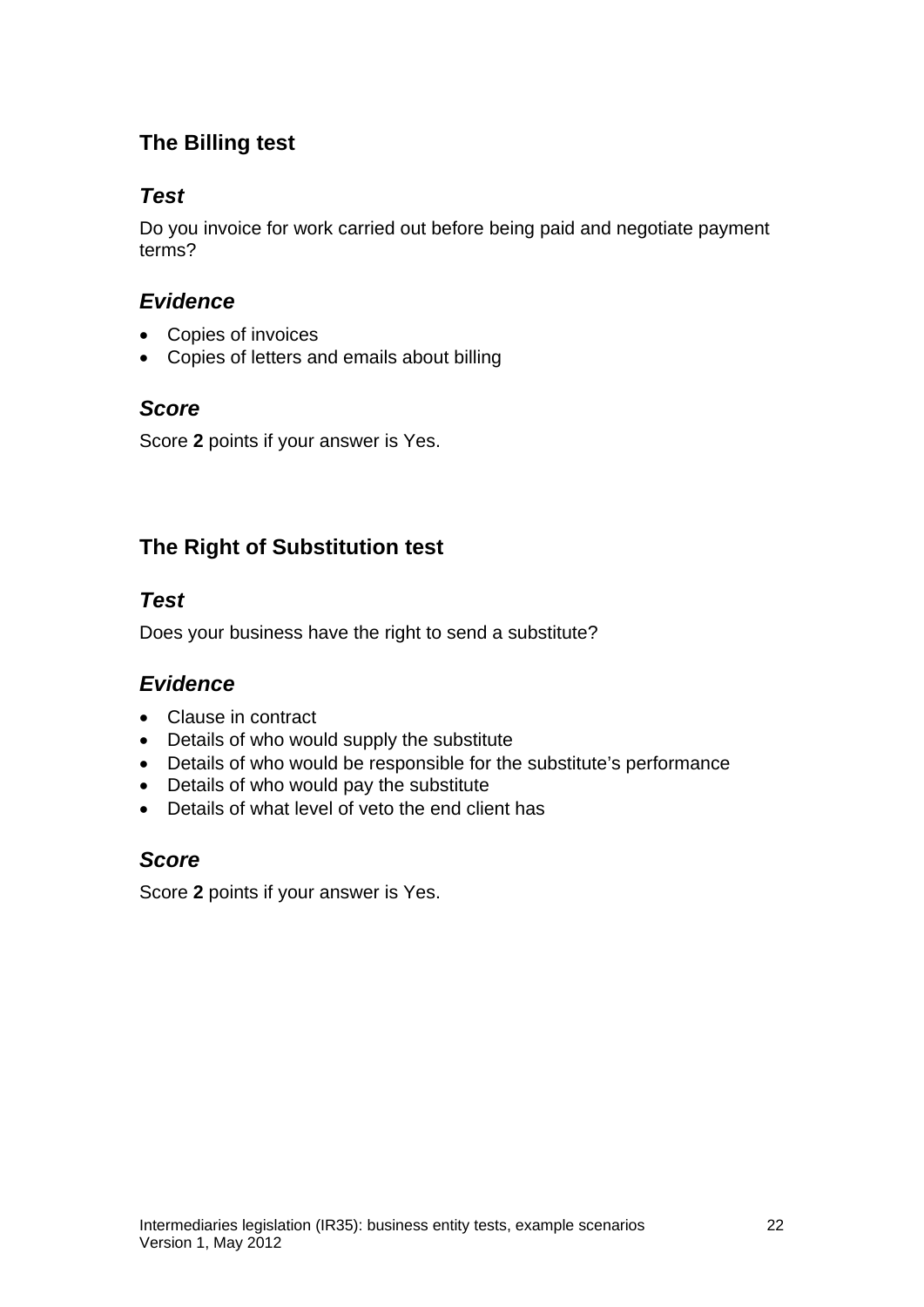# **The Actual Substitution test**

## *Test*

Have you hired anyone in the last 24 months to do the work you have taken on?

You could do this by sending someone to do the work in your place. You could also do this by sub-contracting.

But your business has to remain responsible for the work and for paying the person who does the work you have taken on.

You can still pass this test if you had to tell your end client the name of the person who would be doing the work you took on.

# *Evidence*

- Details of end client
- Details of who was hired
- Details of why the substitute was hired
- Details of who was responsible for finding the substitute
- Details of who was responsible for paying the substitute
- Payment terms
- Audit trail of payment from end client to intermediary and from intermediary to substitute

### *Score*

Score **20** points if your answer is Yes.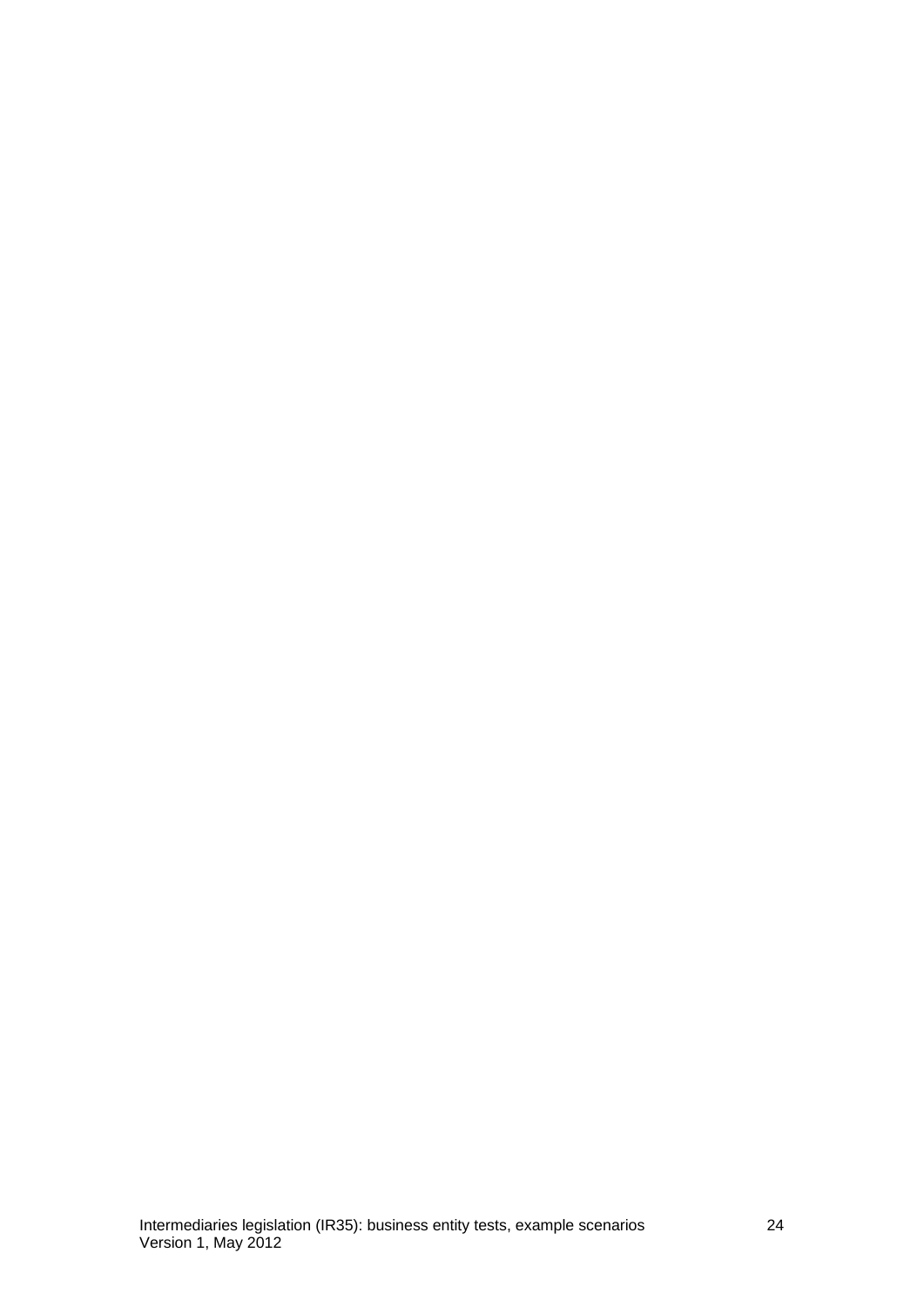## **Chapter 5: The example scenarios**

In broad summary, to work out whether IR35 applies to an engagement one looks at the working arrangement and decides whether, if the worker had contracted directly with the end client, the worker would have been employed or self-employed.

We have developed some scenarios to illustrate when and why IR35 will apply to an engagement and when and why it will not.

We hope that they will help you to work out whether IR35 applies to any of your engagements and thus whether it affects the amount of PAYE and NIC which your intermediary has to account for.

Remember that every case is different. And, in each case, one has to consider all the important facts, see how they fit together, and stand back and look at the picture as a whole.

Each of these scenarios has three parts:

- An overall summary
- The facts of the case
- The reasons for our conclusion about IR35.

| <b>Chapter Name</b> |           | <b>IR35 position</b>                    |
|---------------------|-----------|-----------------------------------------|
| 5                   | 'Emma'    | Outside IR35                            |
| 6                   | 'Juanita' | <b>Borderline</b>                       |
| 7                   | 'Hamish'  | Outside IR35                            |
| 8                   | 'Barbara' | Within IR35                             |
| 9                   | 'Costas'  | Outside IR35 at first, then within IR35 |
| 10                  | 'Praveen' | Main contract within IR35               |

The example scenarios do not attempt to explain IR35 in detail. Nor do they seek to bring out all the factors which could be relevant.

The glossary in Chapter 12 briefly explains some of the terms used in these scenarios.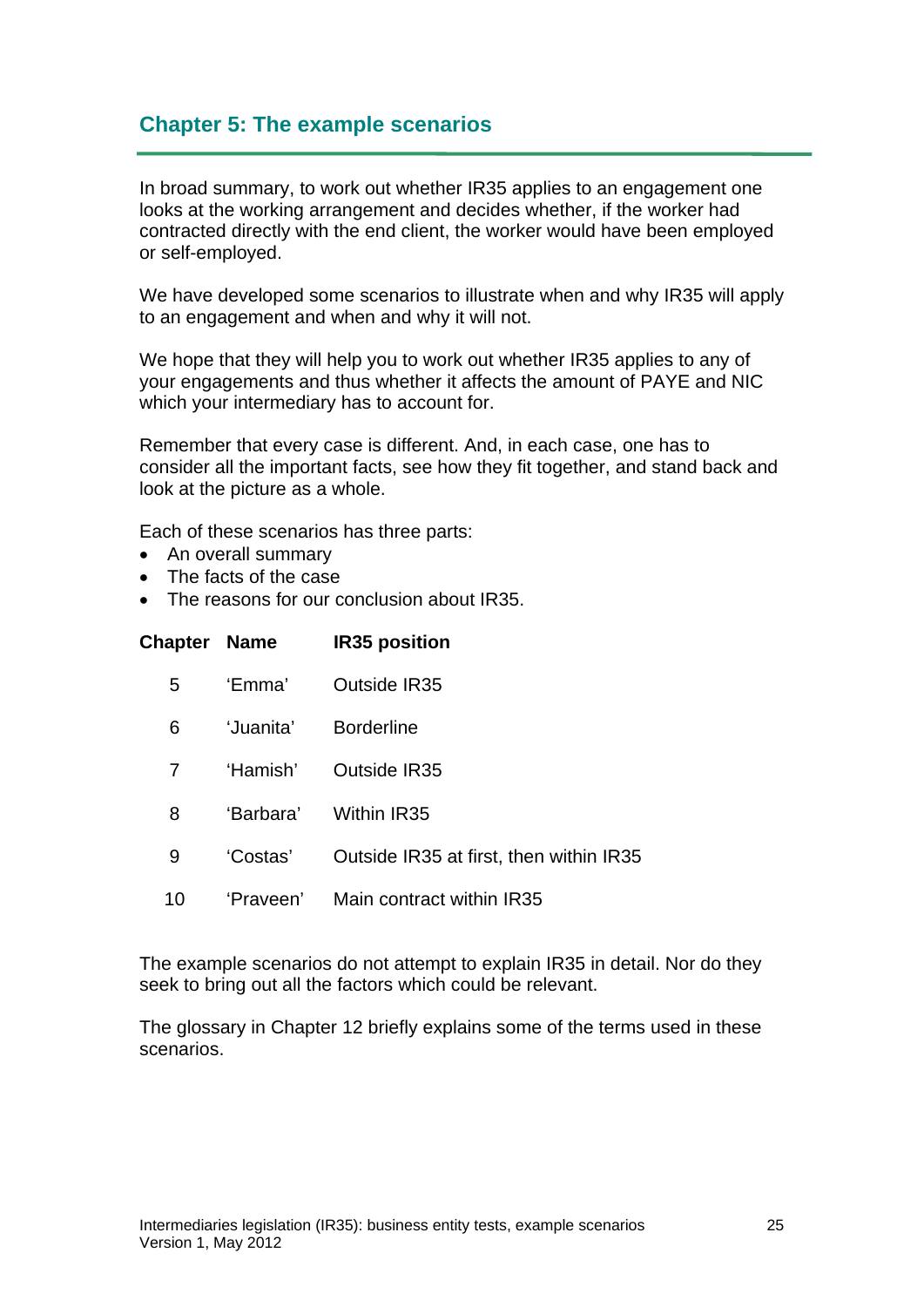Our 'Employment Status Manual' explains in detail the principles which determine whether IR35 applies.

- On IR35 itself, see [ESM3320](http://www.hmrc.gov.uk/manuals/esmmanual/ESM3320.htm) onwards.
- On employment and self-employment generally, see [ESM0501](http://www.hmrc.gov.uk/manuals/esmmanual/ESM0501.htm) onwards.

To work out whether IR35 affects the amount of PAYE and NIC your intermediary has to account for, you need to look at each engagement separately. Therefore, the example scenarios focus on the contracts. You do not use the business entity tests to work out whether an engagement comes within IR35. And you do not use the example scenarios to find out which risk band you are in.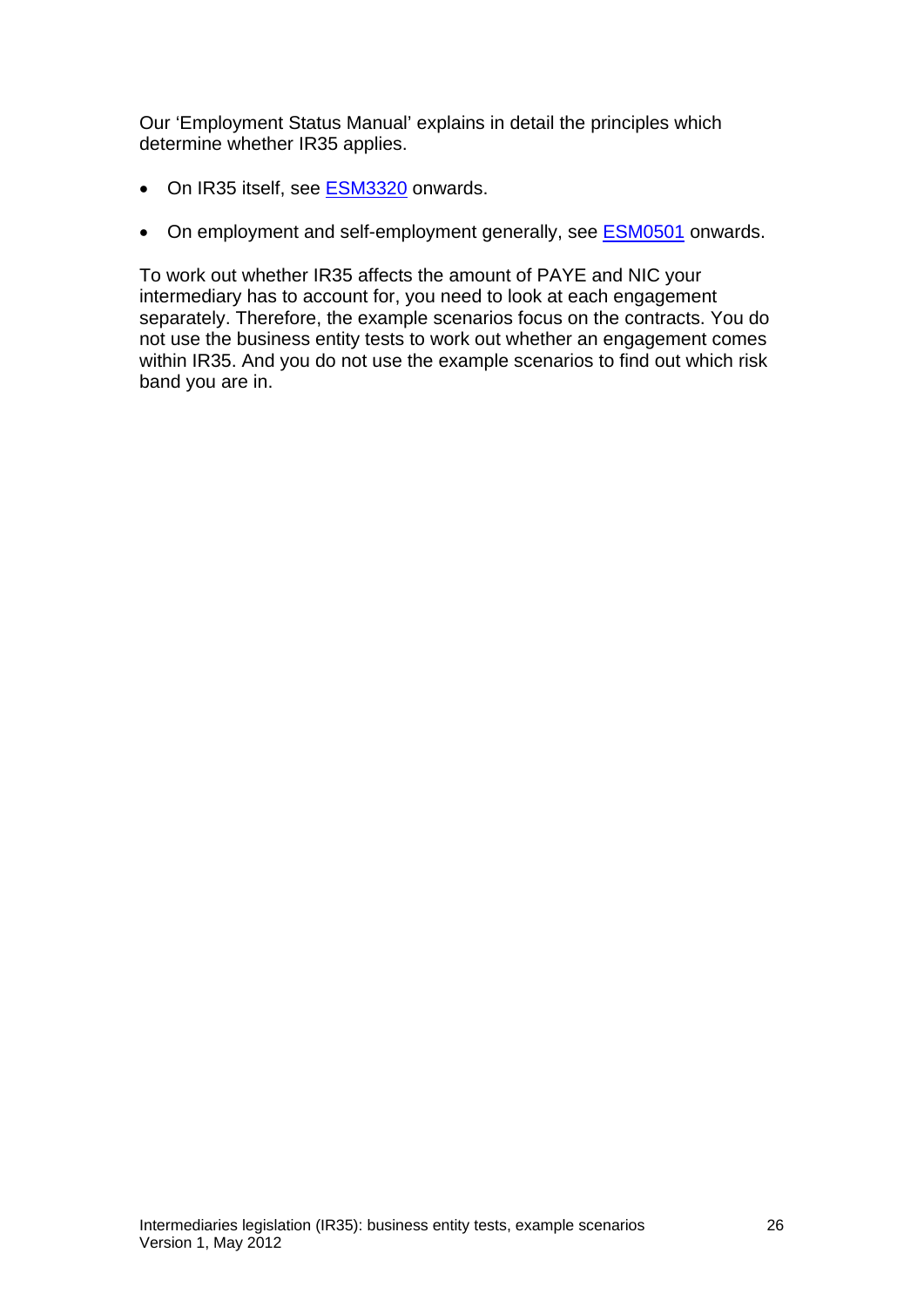# **Chapter 6: 'Emma' – outside IR35**

If the end client had contracted directly with Emma, she would have been self-employed. So she is outside IR35.

There are two clinching arguments.

- The end client does not have the necessary level of control.
- The intermediary incurs financial risk.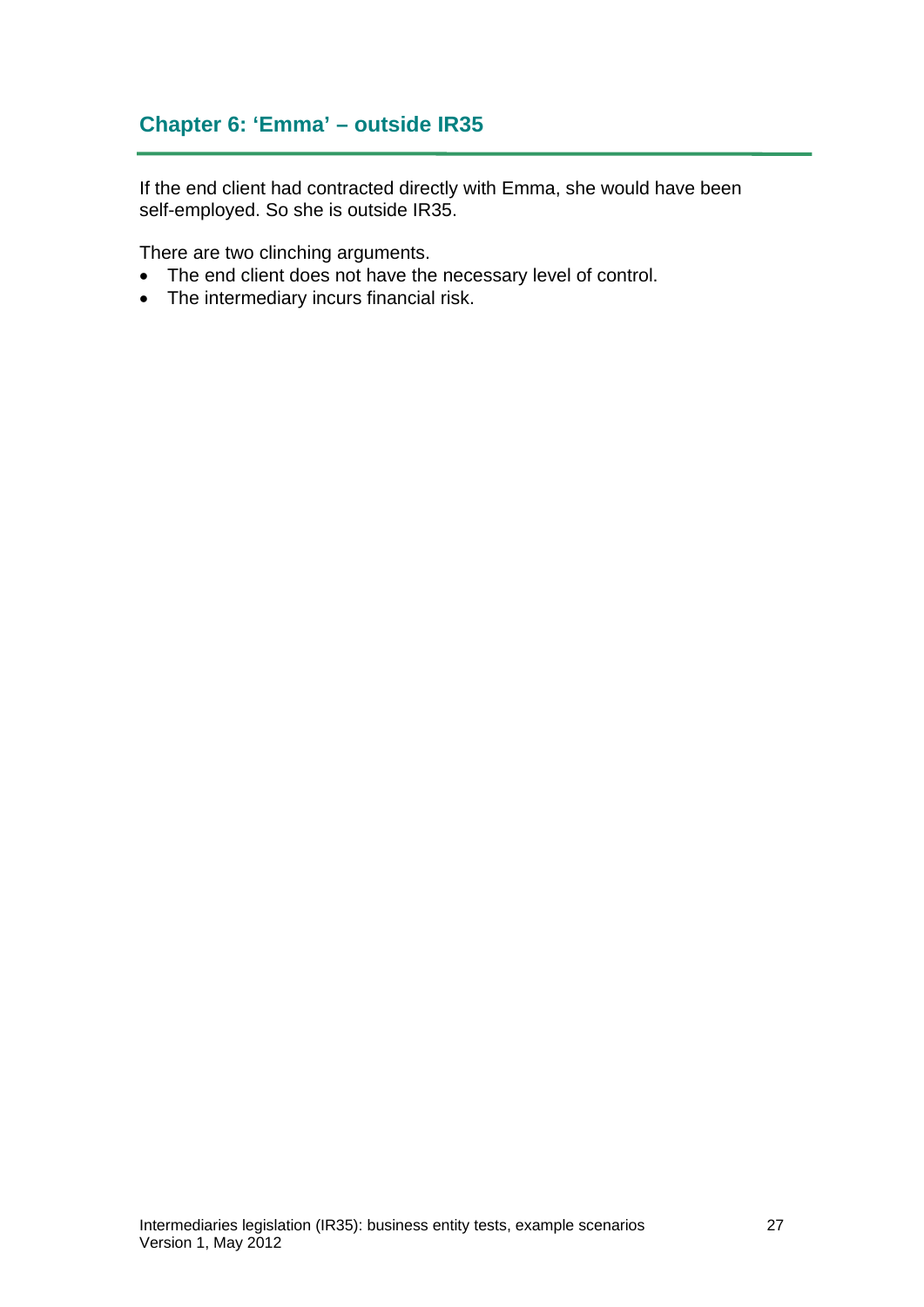# **'Emma' – the facts**

## *Intermediary details*

Emma is the sole director, shareholder and worker of E Ltd.

# *Contractual chain*

E Ltd contracts with an agency, which in turn contracts with the end client.

## *Length of engagement with end client*

18 months: three six-month contracts.

Throughout this time, E Ltd has neither contracted with any other client nor worked for any other client.

### *Payment terms*

The end client makes progress payments, but only when Emma has completed stages of the fixed-price contract. E Ltd invoices for Emma's work.

The contract makes no provision for any overtime to be paid. If Emma takes on work at unsociable hours or at short notice, the end client makes special payments – usually at premium rates. Emma and the end client negotiate the rates of special pay as and when necessary.

# *Personal service*

The contract between the agency and the end client names Emma as the worker expected to carry out the services. Before taking Emma, the end client checks background information about Emma and interviews her – this can take as little as a day.

The contract between the agency and the end client forbids substitution. Despite this, the contract between the agency and E Ltd gives E Ltd the right to send a substitute acceptable to the end client.

# *Engagement details*

Emma is highly skilled and the end client gives her a completely free hand over how she works. She decides when and where she works.

Under the contract, E Ltd has to make good any mistakes at its own expense.

E Ltd has an ISO certificate. It carries professional indemnity insurance. It has invested in training. It has had to pay for professional advice and accounting.

The end client would not give notice if it wanted to end the engagement.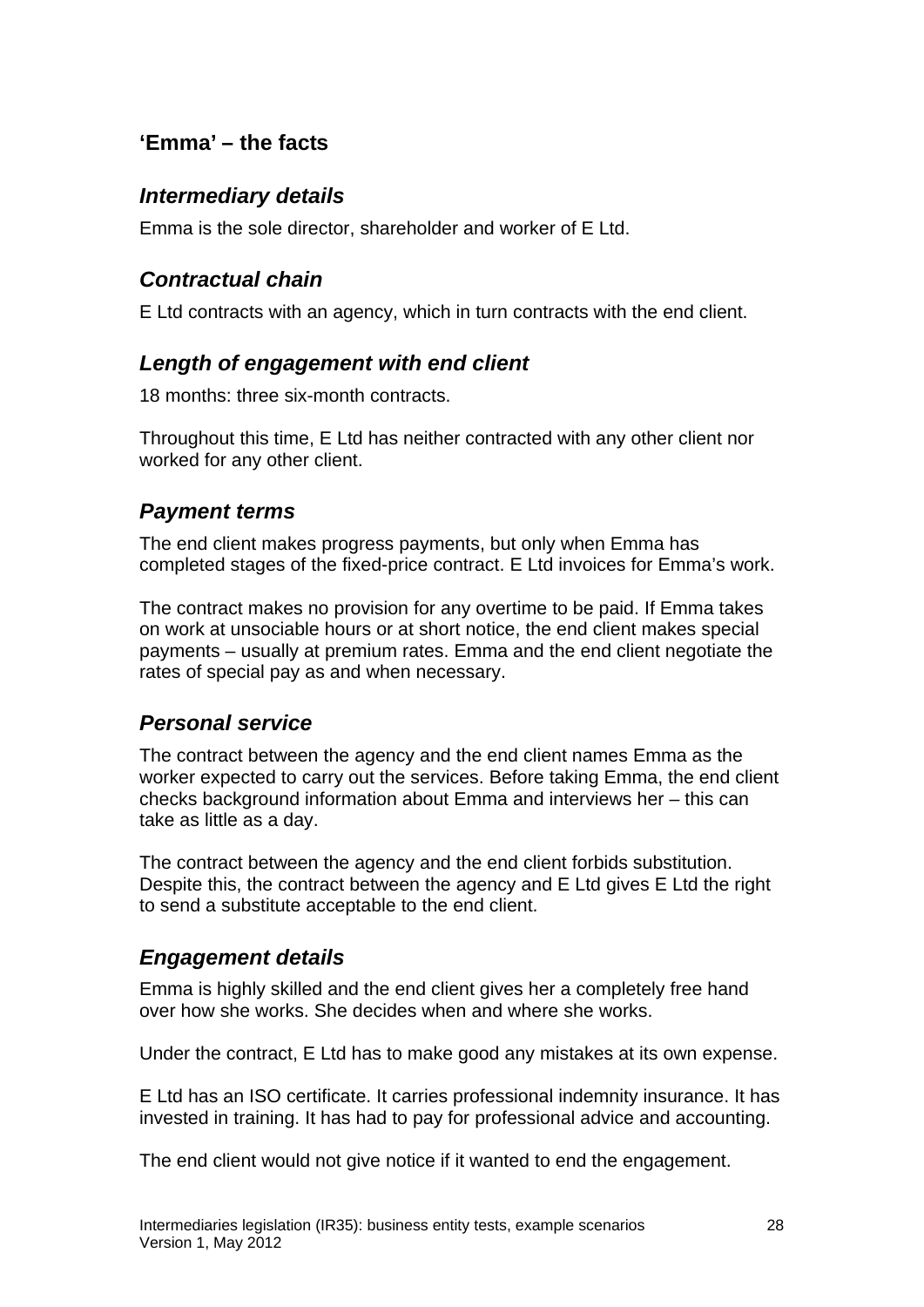Under the contract, E Ltd has to supply equipment, material or data necessary for providing the services. But this has not happened in practice. The end client has supplied all the equipment.

Emma reports to a manager of the end client, meeting every Friday afternoon to discuss project progress and achievements. The end client's employees report to their manager in a different way.

Emma tells the end client out of courtesy if she cannot attend for any reason.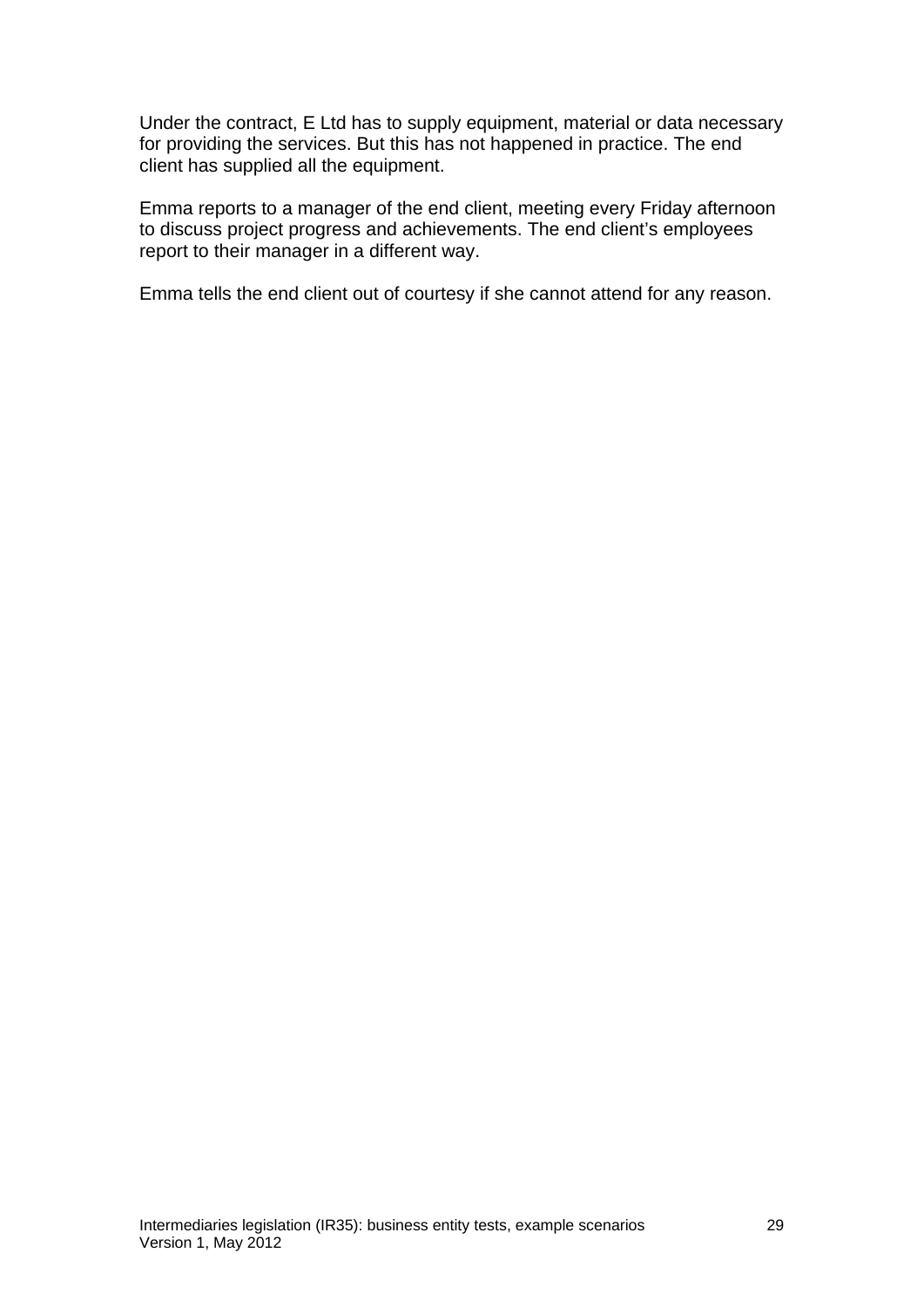# **'Emma' – reasons why IR35 does not apply**

## *Control*

Emma decides when and where she works. These are strong pointers that IR35 does not apply.

Emma tells the end client out of courtesy if she cannot attend. She is telling the end client, not asking permission. The client cannot make her attend. This is a pointer that IR35 does not apply.

The end client tells Emma what to do. This is not unusual – depending on the nature of the services. So, on its own, it is not a clinching argument that IR35 applies.

The end client does not tell Emma how to work. But Emma is highly skilled, so this factor is neutral.

Emma has weekly progress meetings with the end client. But it would be reasonable for the client to expect this. So this factor is neutral.

## *Substitution*

The end client will not accept a substitute. Emma's personal service is required. This is a pointer that IR35 applies.

### *Other factors*

E Ltd incurs financial risk and can profit from sound management. The end client makes progress payments when Emma has completed stages of the fixed-price contract. So, if Emma fulfils the contract more quickly, she can increase her availability to take on other work. But, if she fulfils the contract more slowly, she will reduce it. So E Ltd has incurred financial risk. This is a pointer that IR35 does not apply.

Professional indemnity insurance and paying for training are weak pointers that IR35 does not apply. Employees do not usually have to carry insurance or pay for their own training.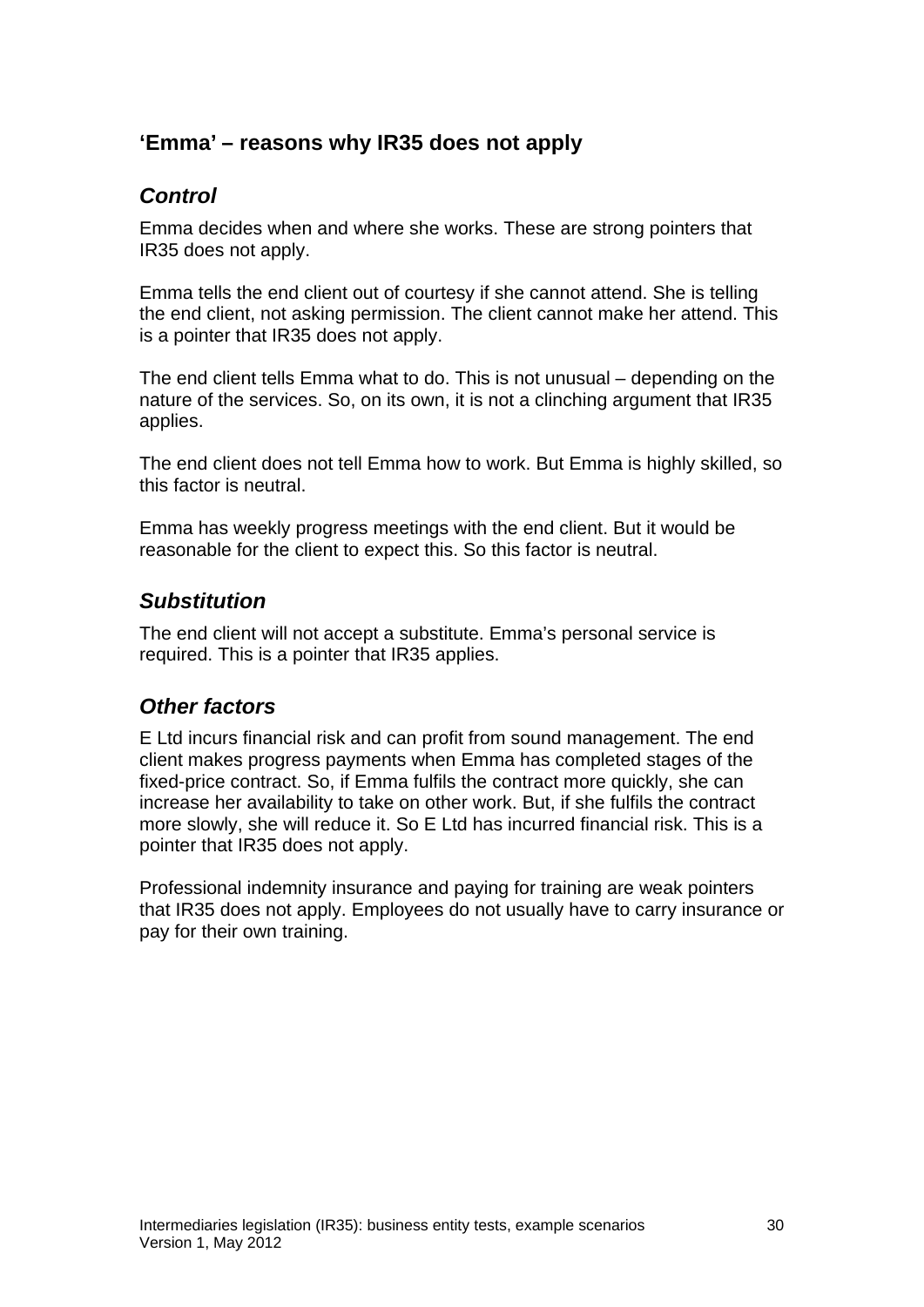## **Chapter 7: 'Juanita' – borderline**

Juanita's intermediary, J Ltd, would need to decide whether IR35 applied in order to work out how much PAYE and NIC it would have to account for.

In Juanita's scenario, there are some pointers that IR35 applies. But there are also some pointers that it does not.

With no more to go on, we would not be able to agree with Juanita whether IR35 applied.

But with more facts – especially about the extent of control – we would be able to make a decision whether IR35 applied.

In a case like this, we would have to find out all the relevant facts about the engagement and weigh them up before making a decision.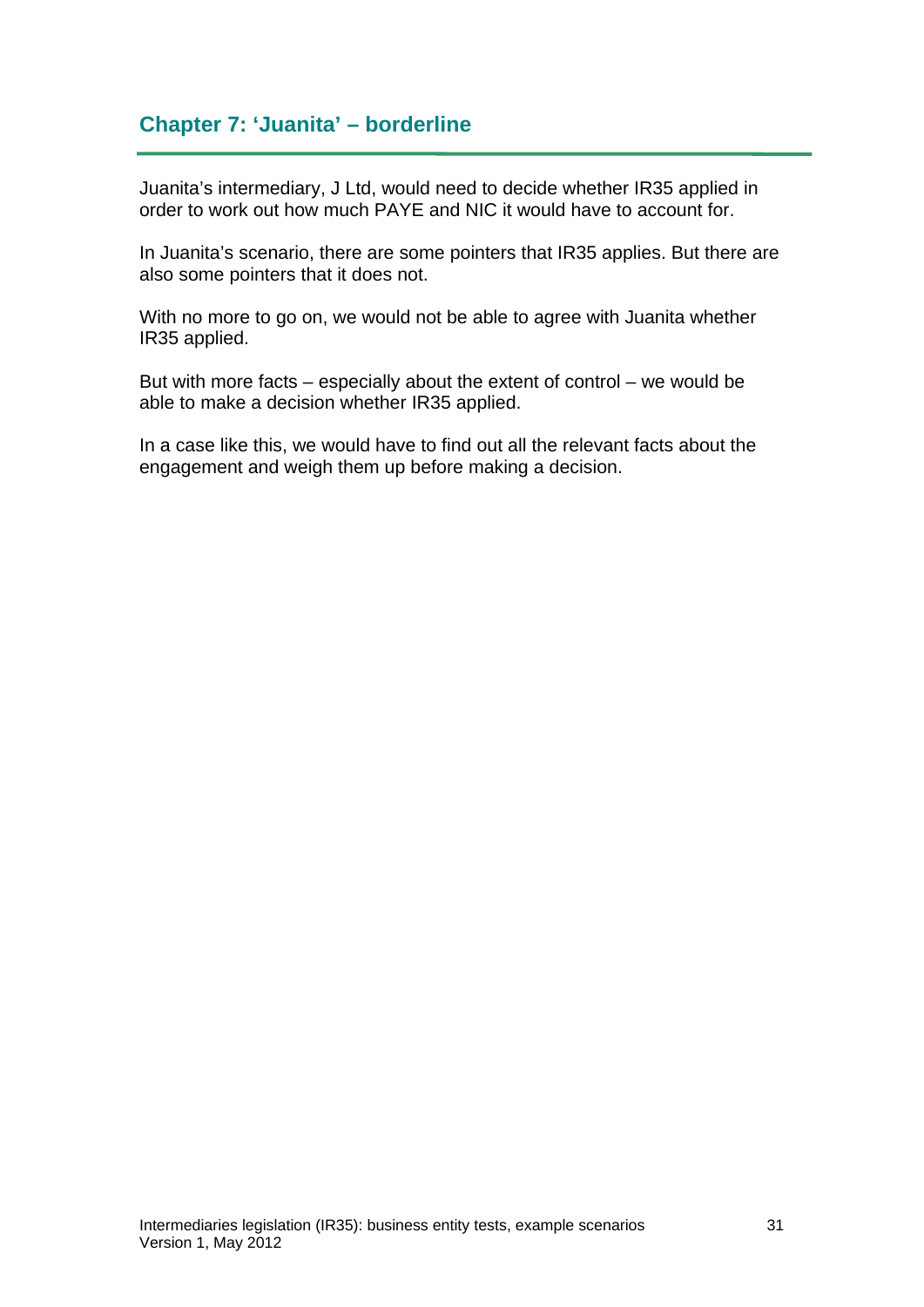# **'Juanita' – the facts**

# *Intermediary details*

Juanita is the sole director, shareholder and worker of J Ltd.

# *Contractual chain*

J Ltd contracts with an agency, which in turn contracts with the end client.

# *Length of engagement with end client*

Eight years. The end client has entered into a series of contracts with J Ltd for similar services on a variety of projects. Each contract has lasted six to twelve months.

J Ltd has neither contracted with any other client nor worked for any other client.

Juanita has turned down contracts for work from this end client.

# *Payment terms*

J Ltd charges out Juanita by the hour and invoices for her work monthly.

# *Personal service*

The contract between J Ltd and the agency says that J Ltd can offer a substitute.

But Juanita has never used a substitute on this engagement. And the end client says that it will probably not accept a substitute for Juanita because her services are so highly specialised.

# *Engagement details*

Juanita is highly skilled. The end client has little control over how she works. It merely directs the scope of the project, what Juanita is to deliver and by when.

To perform her services, Juanita needs highly specialised and expensive equipment. So the end client provides all her equipment.

Juanita has no right to the kind of benefits an employee would receive from the end client.

Juanita has a room at home set aside as an office. She spends one or two hours a week working on the project at home.

Juanita works as part of a team. She sometimes mentors employees when carrying out a particularly difficult piece of work.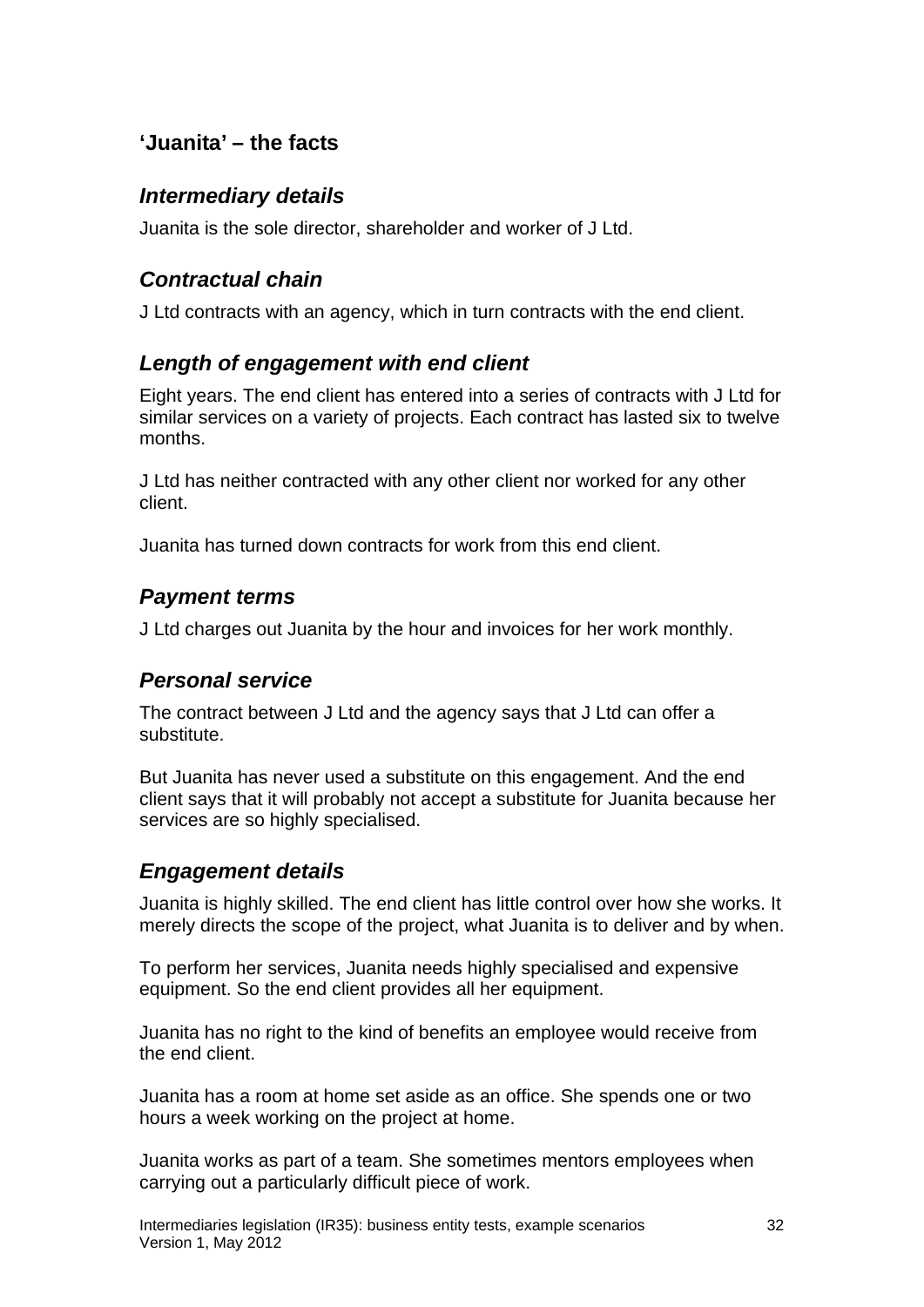Under the contract, J Ltd has to make good any mistakes at its own expense.

J Ltd has an ISO certificate. It carries professional indemnity insurance and has invested in training. It has paid for professional advice and accounting.

The end client would have to give notice if it wanted to end the engagement.

### **'Juanita' – reasons why the scenario is borderline**

#### *Personal service*

Juanita has to provide her personal service. The end client would probably not accept a substitute; although the written contract is of central importance, it does not tell the whole story. This is a pointer that IR35 applies.

## *Control*

The end client tells Juanita what to do.

But it is not clear whether the end client can tell Juanita when to do it. We would need more facts about this.

Juanita can use a home office and does not always work from the end client's premises. But it is not clear what work Juanita does at home. Many employees can work from home. So it is not clear whether the end client can control where Juanita works. We would need more facts about this.

# *Other factors*

The end client provides Juanita with specialist equipment. This is often usual practice. But it is a weak pointer that IR35 applies.

Juanita mentors the end client's employees. A client's employees often learn from a self-employed contractor. But this does point to Juanita being part and parcel of the organisation. So it is a weak pointer that IR35 applies.

Juanita has no right to the kind of benefits an employee would receive from the end client. This is a weak pointer that IR35 does not apply.

J Ltd invoices for work carried out. Employees do not usually invoice for work carried out. So this is a weak pointer that IR35 does not apply. However, we would need to know how much (if any) financial risk J Ltd ran.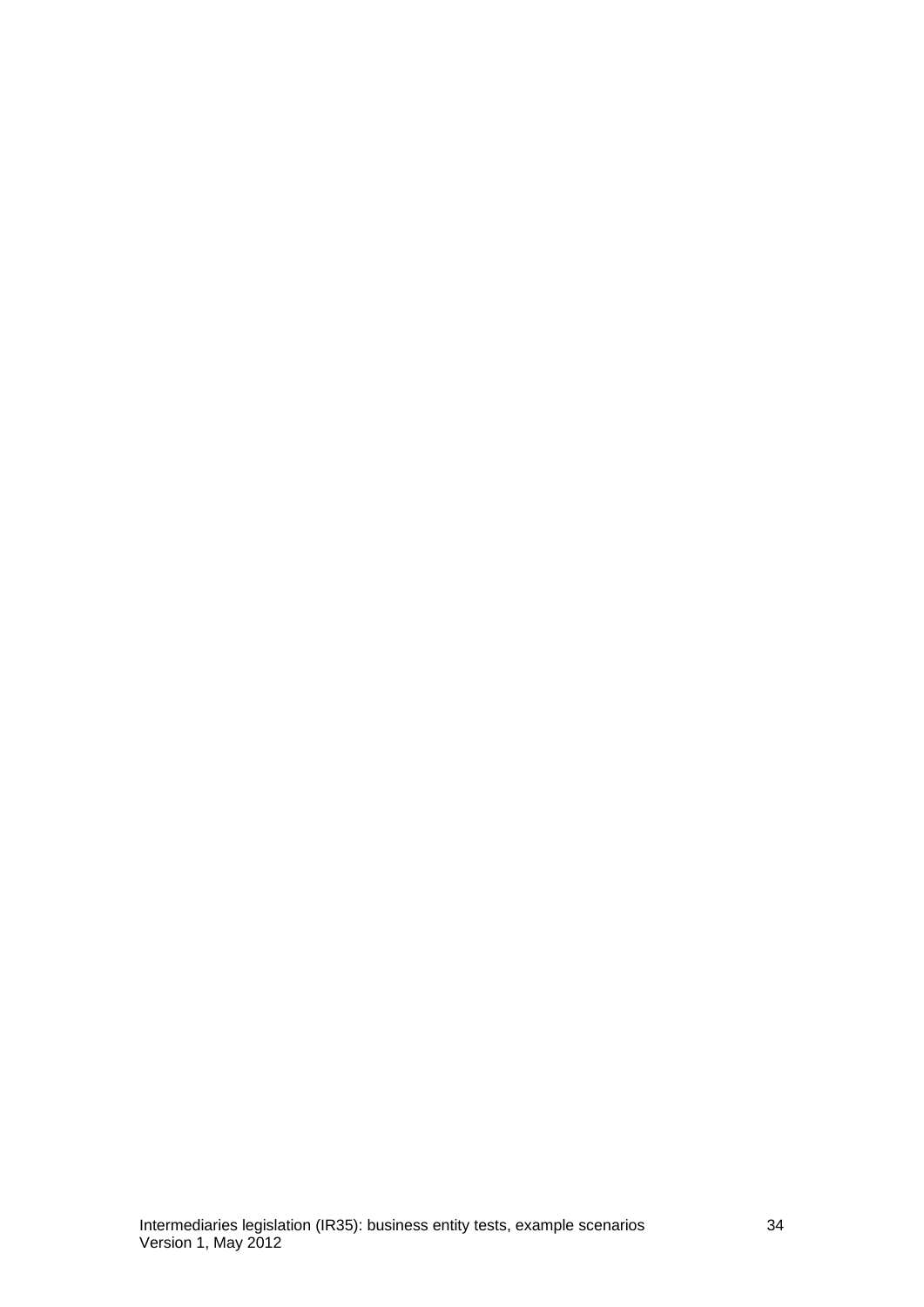# **Chapter 8: 'Hamish' – outside IR35**

If the end client had contracted directly with Hamish, he would have been self-employed. So he is outside IR35.

There are two strong arguments.

- There is no need for Hamish's personal service.
- The intermediary incurs financial risk.

### **'Hamish' – the facts**

#### *Intermediary details*

Hamish is the sole director, shareholder and worker of H Ltd.

#### *Contractual chain*

H Ltd contracts with an agency, which in turn contracts with the end client.

#### *Length of engagement with end client*

A series of contracts lasting a total of four years.

Throughout this time, H Ltd has neither contracted with any other client nor worked for any other client.

#### *Payment terms*

H Ltd charges out Hamish by the hour and invoices monthly.

#### *Personal service*

The contract between H Ltd and the agency has a substitution clause. So does the contract between the agency and the end client.

The end client accepts that H Ltd is free to send someone to take Hamish's place.

H Ltd has not sent a substitute. But H Ltd has named two suitable substitutes should the need arise.

#### *Engagement details*

Hamish cannot carry out the work without essential equipment. H Ltd provides this equipment.

H Ltd incurs heavy costs on buying, maintaining and providing the equipment.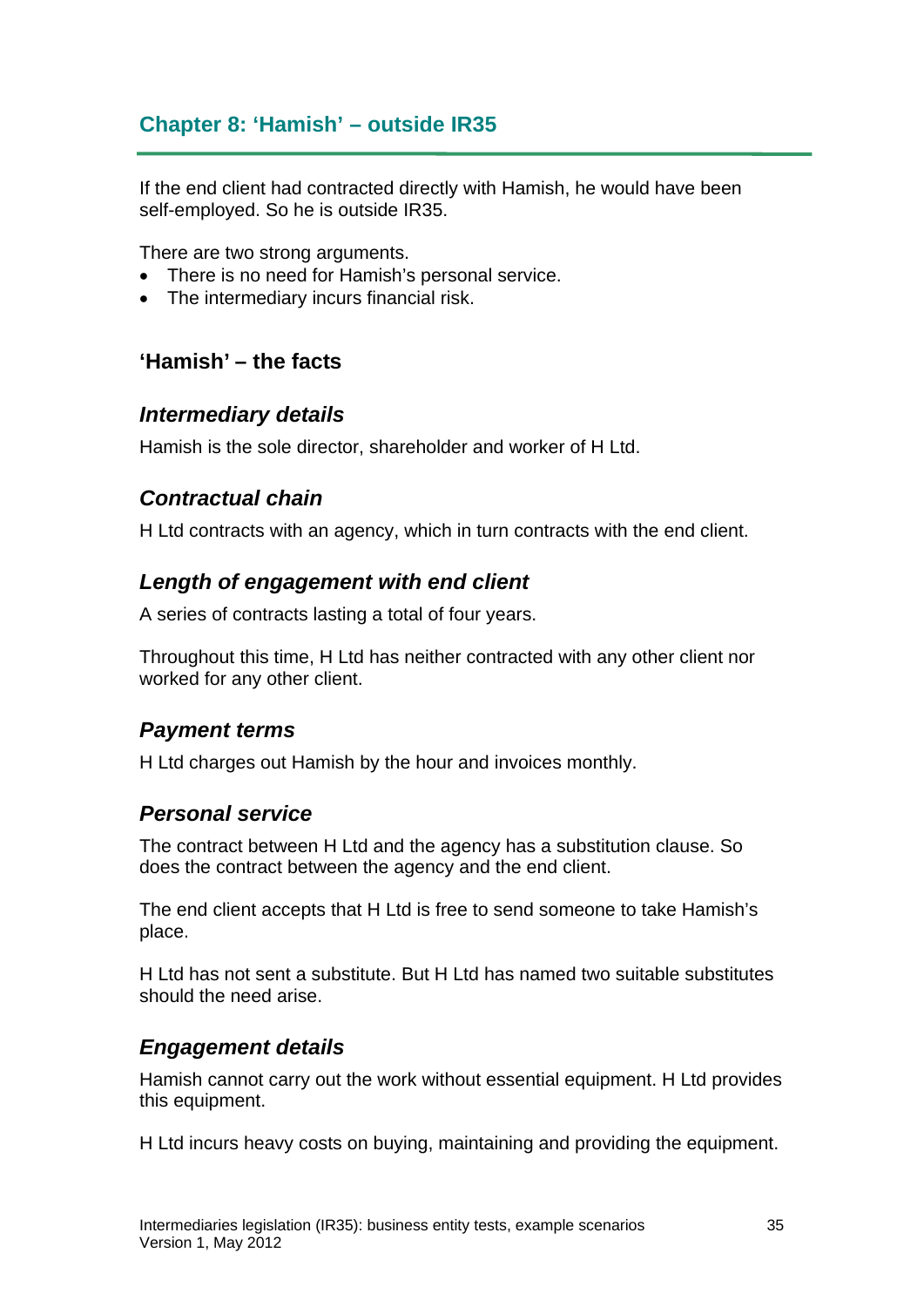# **'Hamish' – reasons why IR35 does not apply**

### *Personal service*

Even though H Ltd has not sent a substitute, it is clear that there is no need for Hamish to provide personal service. The end client will accept a substitute, and H Ltd has named two suitable substitutes.

IR35 cannot apply unless the end client needs the worker's personal service. That is clearly not the case here. This is a clinching argument that IR35 does not apply.

### *Other factors*

H Ltd spends a lot of money on providing and maintaining the equipment needed for the work. H Ltd thus incurs financial risk. This is a strong pointer that IR35 does not apply.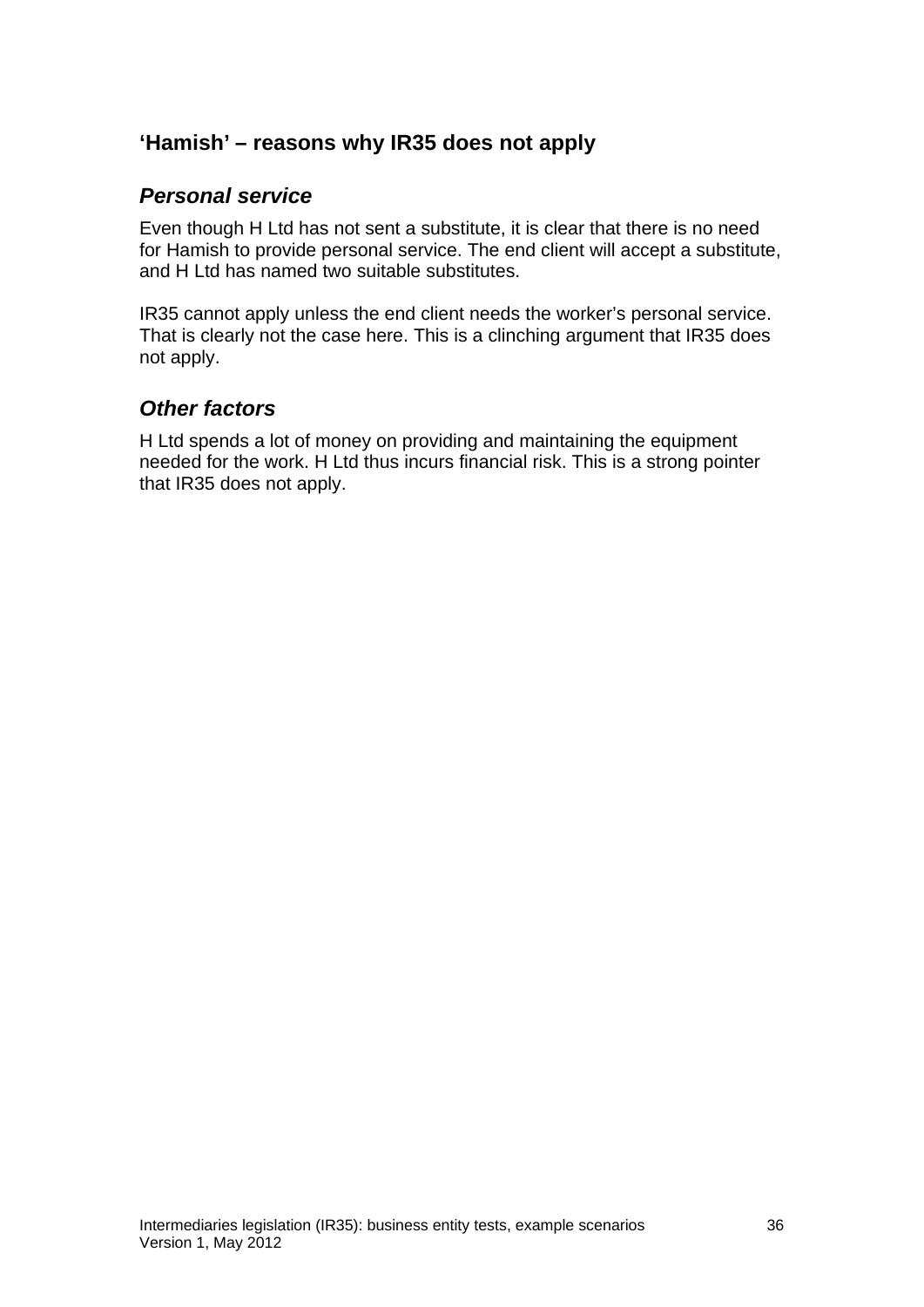# **Chapter 9: 'Barbara' – within IR35**

There are many signs that the end client has significant control over Barbara.

And Barbara has to provide personal service.

Taken together, these are strong pointers that IR35 applies.

Some other factors also suggest that the engagement is akin to employment.

### **'Barbara' – the facts**

#### *Intermediary details*

Barbara is the sole director, shareholder and worker of B Ltd.

Barbara specifically set up B Ltd to win the engagement.

#### *Contractual chain*

B Ltd contracts with an agency, which in turn contracts with the end client.

### *Payment terms*

B Ltd charges out Barbara by the hour and invoices monthly.

### *Personal service*

Barbara is highly skilled and an expert in her specialist field. So it is unlikely that anyone else could do the work.

#### *Engagement details*

The end client has not engaged Barbara for a specific task, and can move her to a variety of tasks.

Barbara works as part of a team of employees of the end client. A manager of the end client manages Barbara's project.

The end client's employees have to work from 9am to 5:30pm. The end client requires Barbara to work those hours too.

The end client decides which parts of the project Barbara will carry out.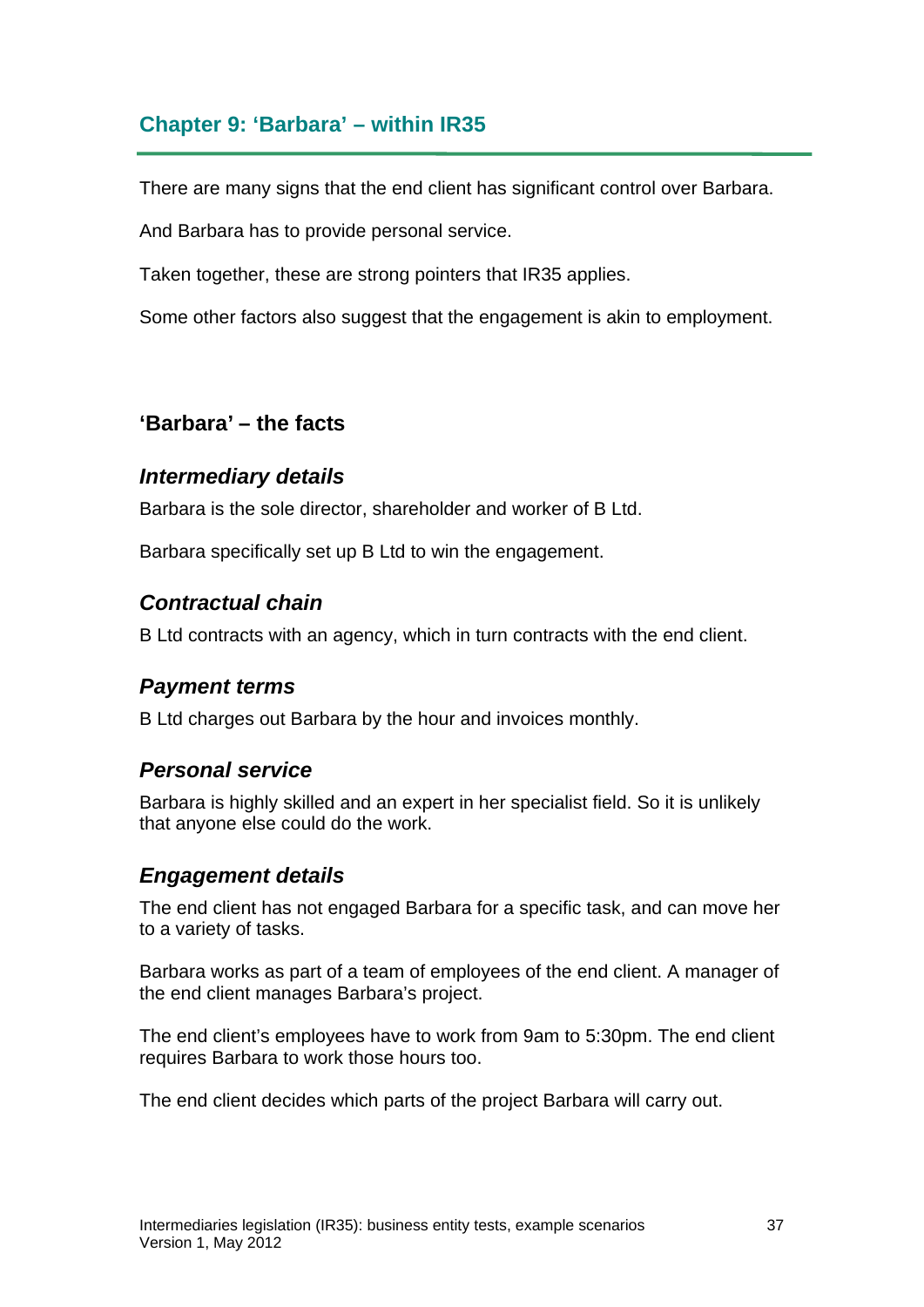There has been no downtime on the project. But the end client would expect Barbara to 'busy herself' with other aspects of the project if she ran out of work.

The end client insists on Barbara doing the work at the end client's premises.

The end client provides all the equipment Barbara needs to do the job, including a laptop and a calculator.

Barbara has to ask the end client if she wants to take time off. But leave is unpaid.

# **'Barbara' – reasons why IR35 applies**

### *Control*

The end client has control over what Barbara does and where, when and how she does it. So the end client has extensive control over Barbara. This is a strong pointer that IR35 applies.

The end client has not engaged Barbara for a specific task, and can move her to a variety of tasks. This suggests that the end client has control over what Barbara does. It is a pointer that IR35 applies.

Barbara has to ask the end client if she wants to take time off. So the end client has control over when Barbara works. This is a pointer that IR35 applies.

### *Personal service*

The contract says nothing about substitution. Because Barbara is a specialist, it is unlikely that she could find a substitute with the right skills. Taken together, these facts suggest that the end client requires Barbara's personal service. This is a pointer that IR35 applies.

### *Other factors*

The end client provides all the equipment which Barbara needs. This often happens. But it is a weak pointer that IR35 applies – depending on the nature of the services.

Barbara works as part of a team. Many self-employed contractors are part of a team in some way. But Barbara is part and parcel of the team, just like the end client's employees. This is a pointer that IR35 applies.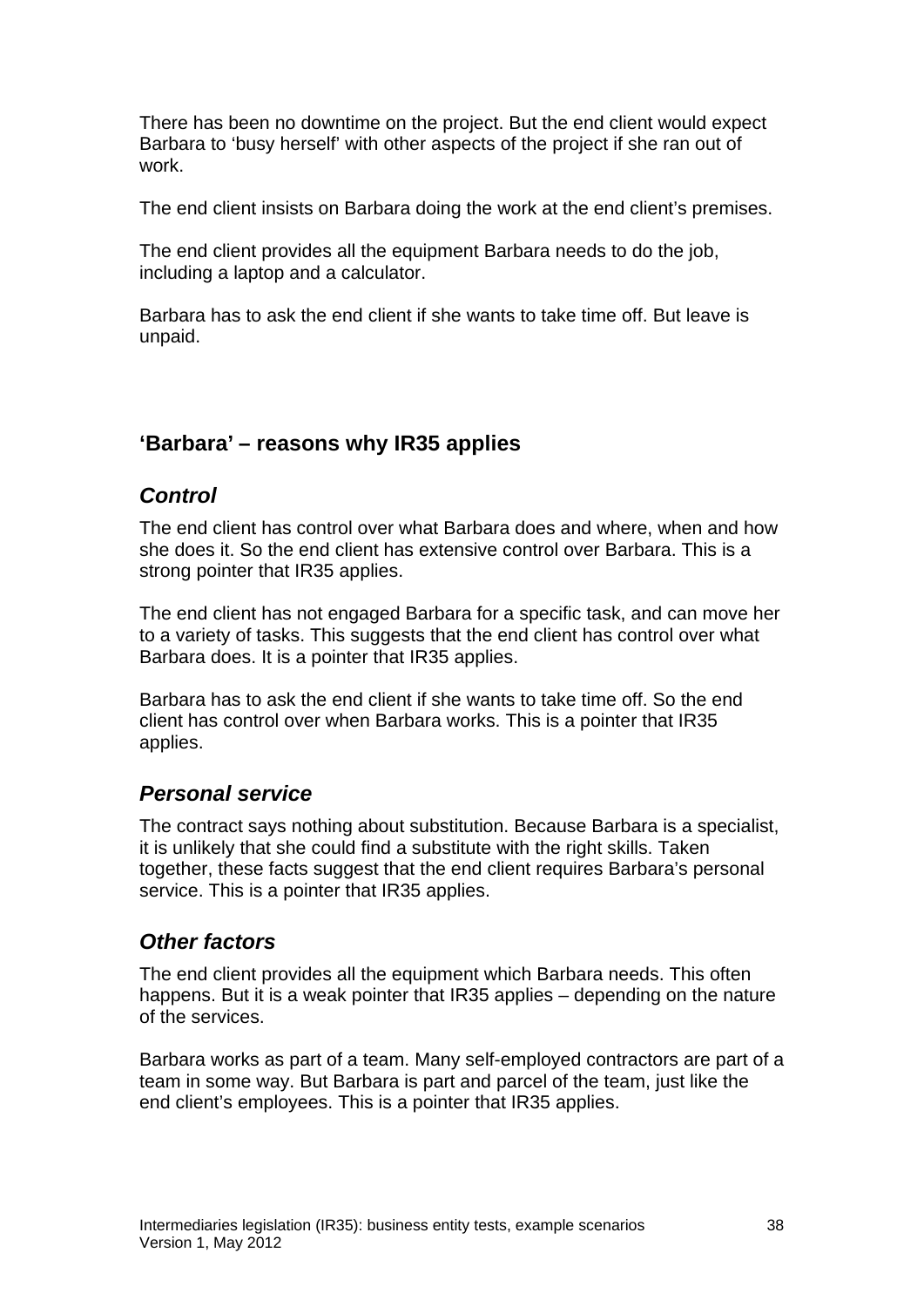# **Chapter 10: 'Costas' – outside IR35 at first, then within IR35**

Whether IR35 applies will depend entirely on the facts of the working arrangement. Costas's scenario illustrates this.

The parties to Costas's engagement stayed the same. But the working arrangement did not. As a result, Costas was outside IR35 at first but came within IR35 later on.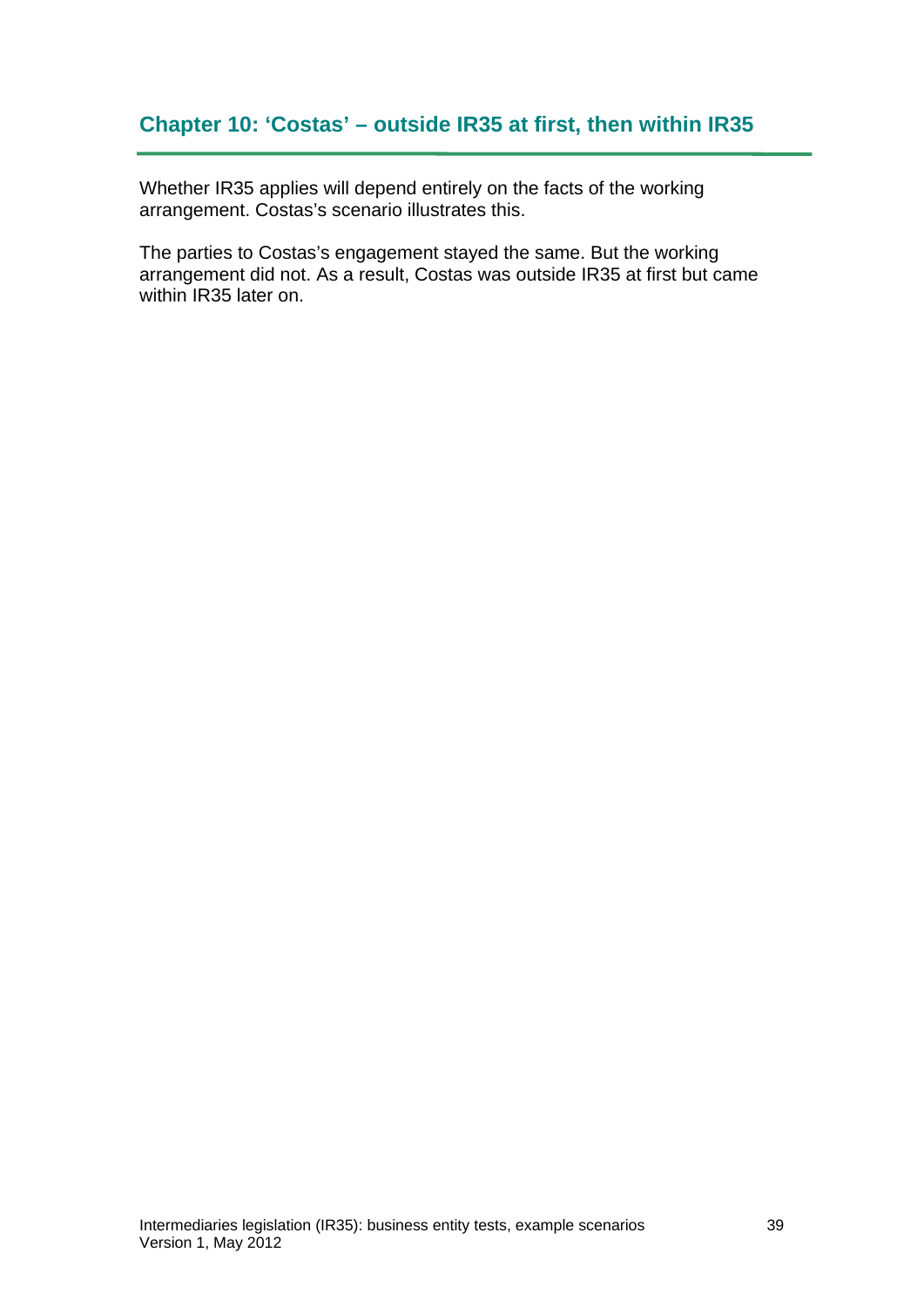# **'Costas' – the facts**

## *Intermediary details*

Costas is the sole director, shareholder and worker of C Ltd.

## *Contractual chain*

C Ltd contracts with the agency, which in turn contracts with the end client.

# *Length of engagement with end client*

Seven years in total.

For the first three years, contracts were for six months and for specific projects.

After three years, Costas's working arrangements changed.

For the next four years, the contracts were for 12 months. But none of these contracts was for a specific project. Instead, Costas was to have a roving brief, carrying out tasks as directed by the end client.

Costas thus became a resource which the end client was free to use wherever it saw fit.

### *Personal service*

Under the contracts, C Ltd could send someone to do Costas's work.

But this right was limited. If C Ltd sent someone instead of Costas, the end client would check whether it thought the substitute was suitable. If the end client was not satisfied, it could turn down the substitute.

There were people who had the skills they needed to do the same work as Costas.

### *Engagement details*

Costas was one of the early specialists in his industry. Because of his skills, the end client had little control over how he worked.

The contracts laid down a standard hours week. But the hours which Costas worked sometimes varied.

Costas gave the end client progress reports, especially if the project was overrunning. For security reasons, Costas carried out all the work at the end client's premises.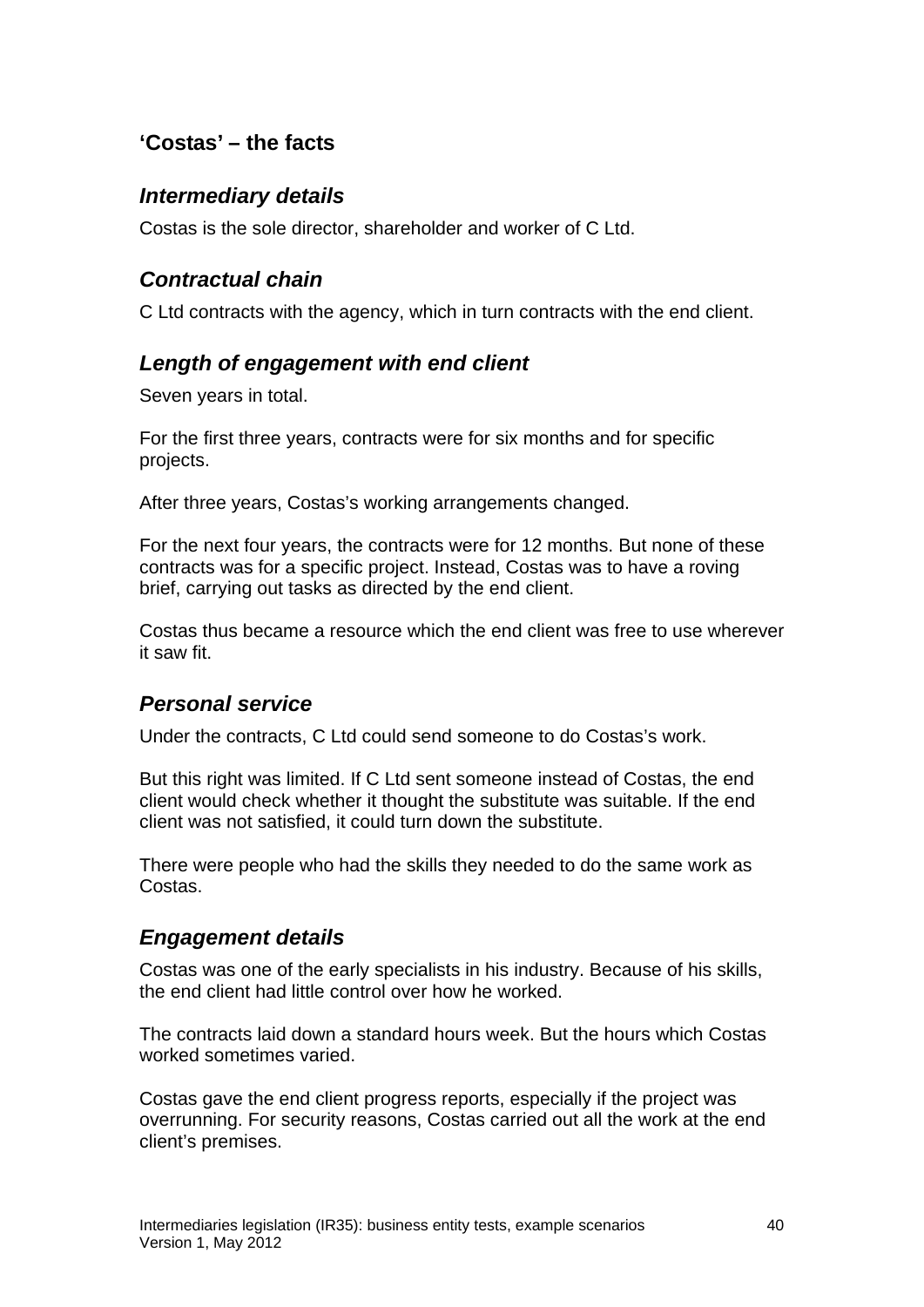Costas did not get holiday pay, sick pay or other benefits. Costas did not have to ask permission to take holidays. But, out of courtesy, he would tell the end client his holiday plans. And he did not take holidays during busy periods.

## **'Costas' – reasons why Costas was outside IR35 at first but within IR35 later on**

### *Personal service*

The contracts included a substitution clause. But this right was limited, because the end client could choose to turn down Costas's substitute. This is a weak pointer that IR35 applies.

## *Control – the first three years*

The end client controlled what Costas did. But this was because the end client engaged Costas to work on specific projects. So this factor is neutral.

The end client had control over where Costas worked. But this was because of the nature of Costas's services. So this factor is neutral too.

Costas could choose when he worked. So the end client did not have control over when Costas worked. And, because of Costas's skills, the end client did not control how Costas worked.

So the end client did not have the necessary level of control, and so IR35 did not apply.

# *Control – the next four years*

After three years, the contracts changed – and so did Costas's working arrangement.

Costas became a resource which the end client was free to use wherever it saw fit. So, the end client had control over him. This level of control is a pointer that IR35 applied.

# *Financial risk*

C Ltd incurred no financial risk. Nor did it give C Ltd a chance to profit from sound management. This is a pointer that IR35 applied.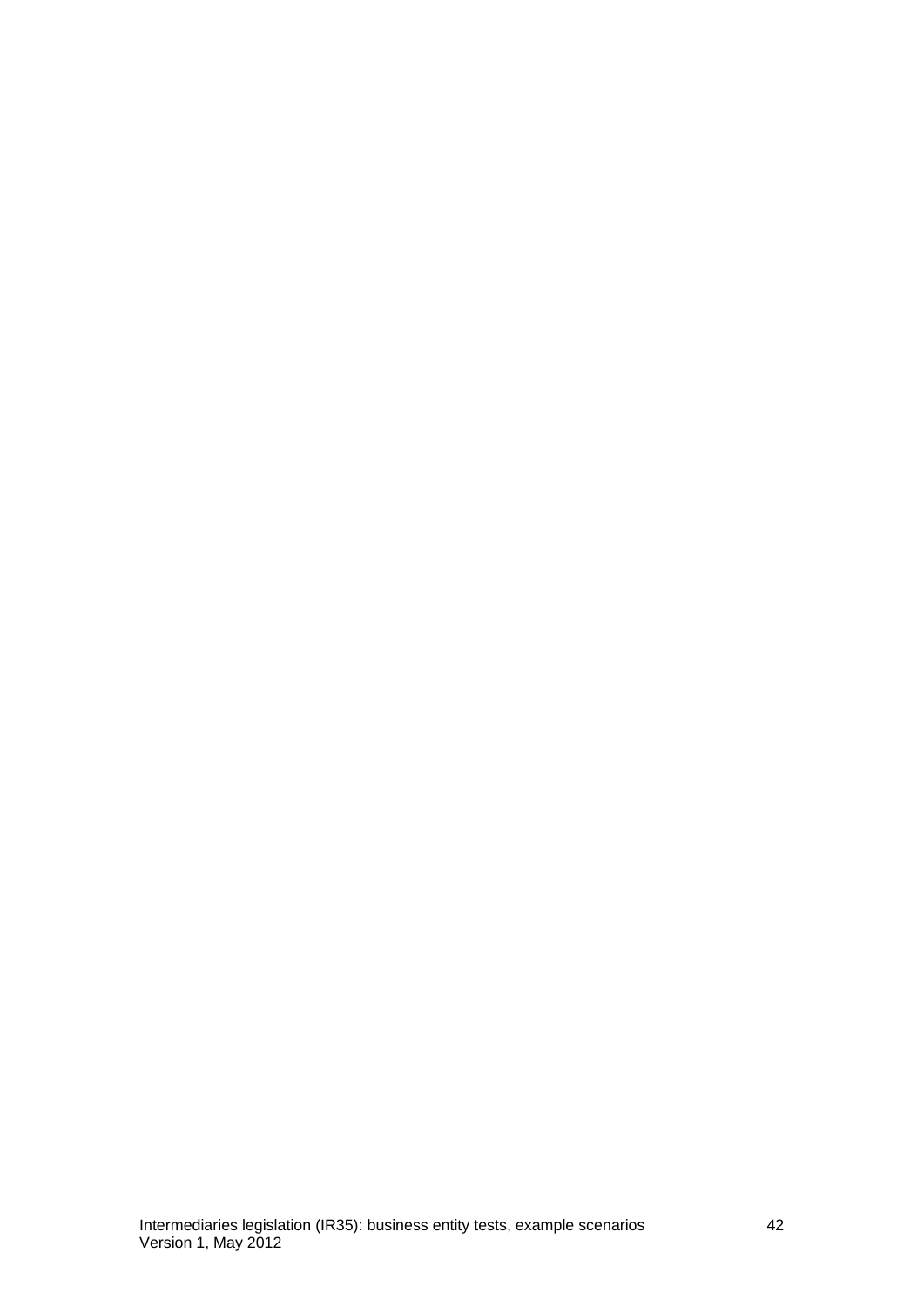# **Chapter 11: 'Praveen' – main contract within IR35**

The main contract is within IR35 because:

- The end client has the necessary level of control
- The end client requires Praveen's personal service
- There are factors suggesting that the engagement is akin to employment.

Praveen does carry out work for other clients outside the main contract. Those contracts do not amount to disguised employment, and so they are outside IR35.

But one has to look at **each contract separately** to see whether it comes within IR35. And Praveen's working arrangement with the end client brings the main contract within IR35.

### **'Praveen' – the facts**

#### *Intermediary details*

Praveen is the sole director and worker of P Ltd. He and his wife are the shareholders in P Ltd. Praveen set up P Ltd because this is the normal practice in his industry sector.

### *Contractual chain*

P Ltd enters directly into (a) the main contract with the end client (a blue chip company) and (b) some small contracts with other clients.

#### *Length of engagement with end client*

Four years.

#### *Payment terms*

Contracts last for 12 months. The end client pays monthly.

#### *Personal service*

Praveen is well known in the field and would not be able to send someone to do his work. There are others with the skills to do the job, but the end client requires Praveen's personal service.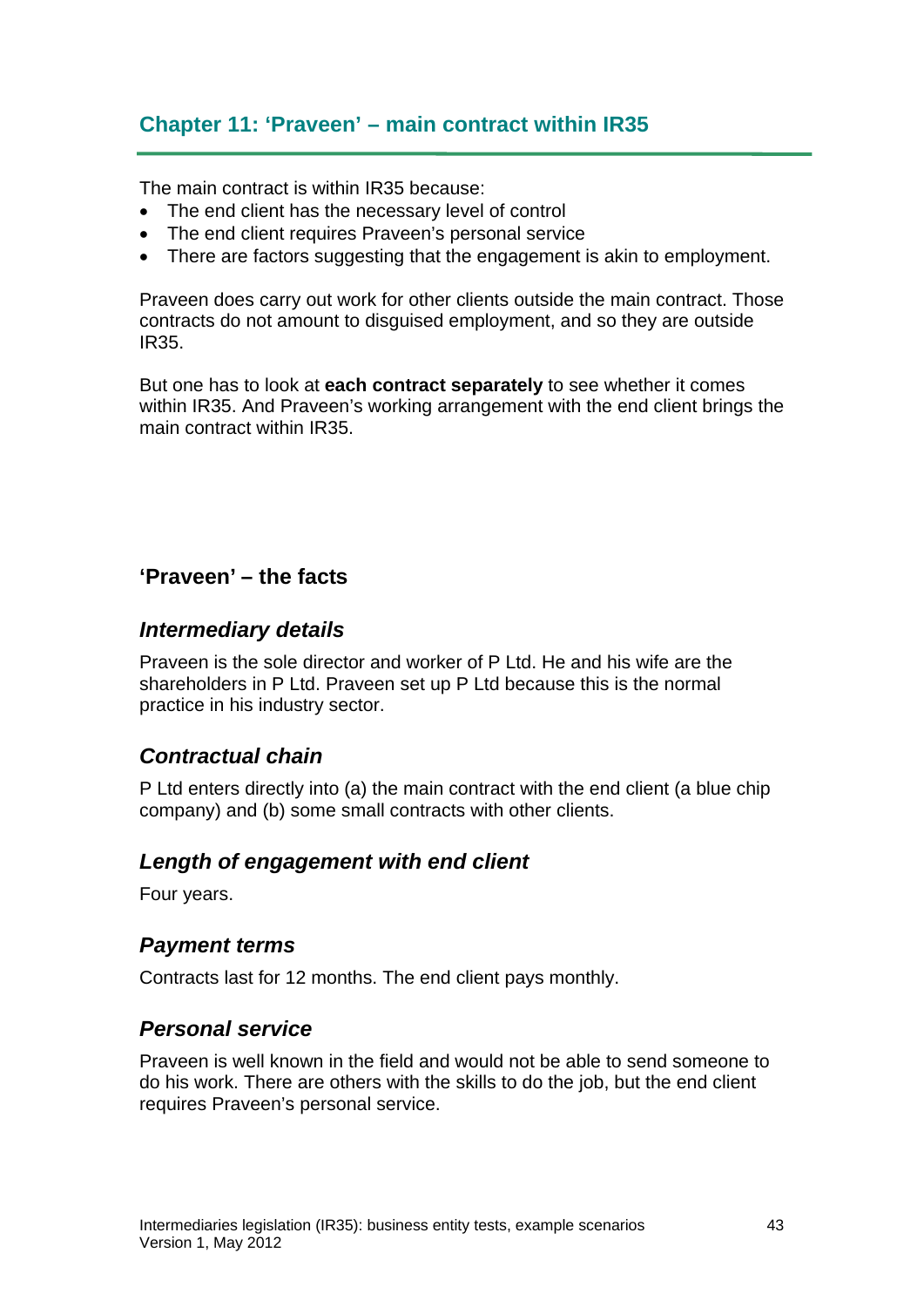# *Engagement details*

Praveen is part of a team. Under the contract, the end client decides the times at which he has to provide the services. He has to ask permission to take time off.

The end client supervises Praveen, and tells him what to do. Every day, before he starts work, Praveen has a meeting with the end client and the rest of the team to discuss the day's work. Praveen can only do the work at the end client's premises.

The client provides all equipment and materials.

P Ltd also has some small contracts with other clients. Praveen obtains these contracts because the main contract makes him well known. These small contracts are outside IR35 because Praveen is able to decide what he does and how.

# **'Praveen' – reasons why main contract is within IR35**

# *Control*

Praveen has to ask permission to take a holiday, and is not able to decide when he does the work. This is a strong pointer that IR35 applies.

The end client tells Praveen what to do. And he has daily meetings about how to do it. This is a strong pointer that IR35 applies.

### *Personal service*

Praveen has to provide his services personally. The end client would not accept a substitute. This is a pointer that IR35 applies.

# *Financial risk*

The end client makes monthly payments, as is usual for many employees. The only financial risk that P Ltd incurs is the risk that the end client will not pay – which is remote, as the end client is a blue chip company. This is a weak pointer that IR35 does not apply.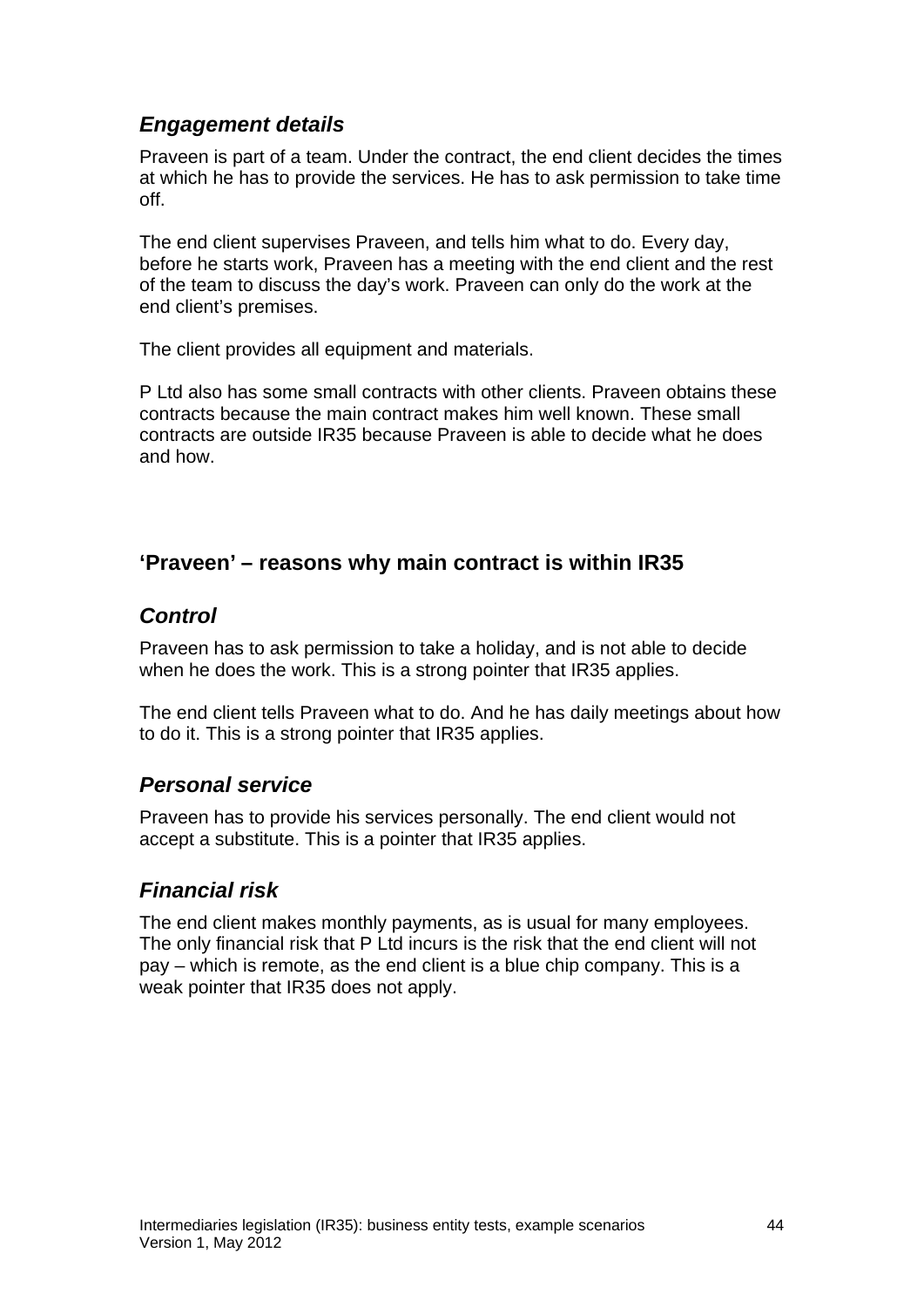# **Chapter 12: Glossary**

This Chapter explains some of the commonly used IR35 terms.

Some of these terms cannot be fully defined here. We have given you brief explanations of these terms, with cross-references to the discussions in our 'Employment Status Manual'. You will need to read these discussions in order to get the full picture.

| <b>Term</b><br>Agency        | <b>Explanation</b><br>Some workers, including workers who use<br>intermediaries, use agencies to find them end clients.                                                                                                              |
|------------------------------|--------------------------------------------------------------------------------------------------------------------------------------------------------------------------------------------------------------------------------------|
|                              | As an unconnected third party, an agency is not an<br>intermediary for the purposes of IR35.                                                                                                                                         |
| <b>Business entity tests</b> | See Chapter 4.                                                                                                                                                                                                                       |
| <b>Contract review</b>       | Contractors can ask us to review their contracts and<br>say whether their contracts come within IR35. In this<br>guidance, such a review is called a 'contract review'.                                                              |
| Control                      | Control is a necessary consideration in determining<br>whether a contract of employment exists.                                                                                                                                      |
|                              | For this purpose, what matters is whether there is a<br>right to control:<br><b>What the worker has to do</b><br>Where it has to be done<br><b>When</b> it has to be done<br>$\bullet$<br><b>How</b> it has to be done.<br>$\bullet$ |
|                              | See ESM0516 onwards.                                                                                                                                                                                                                 |
| Deemed payment               | IR35 treats the intermediary as paying the worker an<br>amount which is chargeable to income tax as<br>employment income and subject to Class 1 NIC. This<br>guidance refers to this amount as the 'deemed<br>payment'.              |
| End client                   | The person for whom the worker provides the services.<br>This could be any third party in the contractual chain.<br>See ESM3050 for more detail.                                                                                     |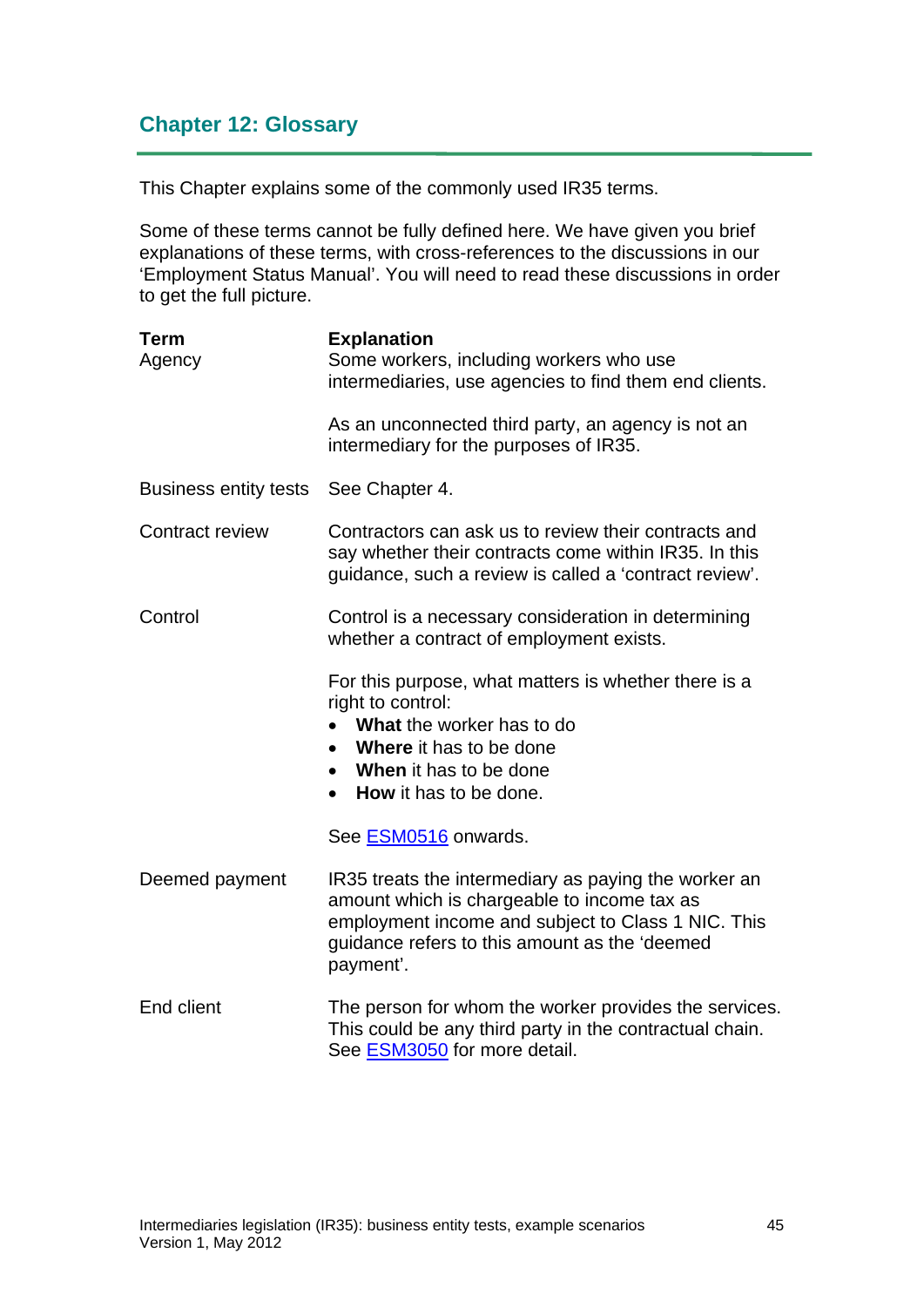| <b>Term</b><br><b>Financial risk</b>   | <b>Explanation</b><br>Generally speaking, the greater the financial risk which<br>the worker runs in doing the job, the stronger the<br>pointer towards self-employment. Employees are<br>usually not obliged to risk their own capital. See<br><b>ESM0541</b> and ESM0542.                  |
|----------------------------------------|----------------------------------------------------------------------------------------------------------------------------------------------------------------------------------------------------------------------------------------------------------------------------------------------|
|                                        | Taking financial risk and being able to profit from<br>sound management are closely linked. See <b>ESM0547</b> .                                                                                                                                                                             |
| Intermediary                           | The third party through which the worker provides his<br>or her services.                                                                                                                                                                                                                    |
|                                        | In the example scenarios, the intermediaries are all<br>limited companies. Partnerships, unincorporated<br>associations and individuals can also be<br>intermediaries.                                                                                                                       |
| <b>IR35</b>                            | The shorthand label for the tax and NIC legislation<br>which prevents people who use intermediaries from<br>being better off than they would have been if their end<br>clients had employed them directly.                                                                                   |
|                                        | The tax legislation is Chapter 8 of Part 2 of the Income<br>Tax (Earnings and Pensions) Act 2003.                                                                                                                                                                                            |
|                                        | The NIC legislation is the Social Securities<br>(Intermediaries) Regulations 2000 (SI 2000/727) and<br>its Northern Ireland equivalent, which were made<br>under (respectively) sections 75 and 76 of the Welfare<br>Reform and Pensions Act 1999.                                           |
|                                        | The label is taken from the number (IR35) of the 1999<br><b>Budget Press Release which announced this</b><br>legislation.                                                                                                                                                                    |
| <b>IR35 review</b>                     | Every year, we choose some businesses and check<br>whether they have operated IR35 correctly. In this<br>guidance, such a check is called an 'IR35 review'.                                                                                                                                  |
| <b>NIC</b>                             | National Insurance contributions                                                                                                                                                                                                                                                             |
| Part and parcel of<br>the organisation | When considering whether a skilled worker is<br>employed or self-employed, it may well not be sensible<br>to ask whether there is a 'master-servant' relationship.<br>It may be sensible to ask, instead, whether the worker<br>is part and parcel of the organisation. See <b>ESM0545</b> . |
| <b>PAYE</b>                            | Income tax under Pay As You Earn                                                                                                                                                                                                                                                             |